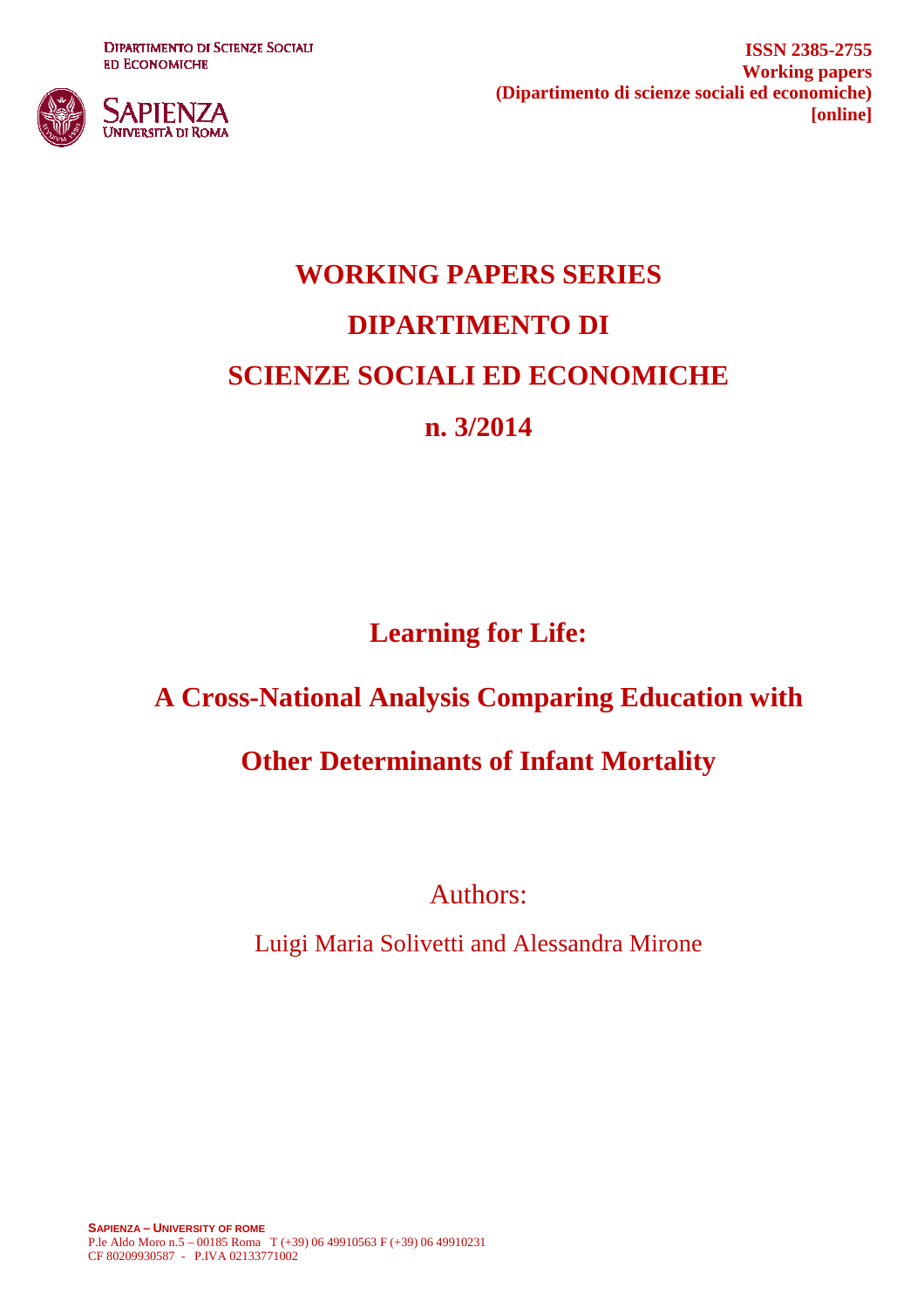### **Learning for Life: A Cross-National Analysis Comparing Education with Other Determinants of Infant Mortality**

Luigi Maria Solivetti Alessandra Mirone (Sapienza University of Rome)

**Keywords**: Education, Development, Infant Mortality

#### **Abstract**

Notwithstanding extensive improvements over the last decades, infant mortality (IM) still shows huge – and increasing – disparities across the world. This paper compares various paradigms (education, growth, dependency, demographic factors) used to explain this blatant inequality. The paradigm focusing on education emerges as particularly corroborated. A wide series of education indicators are considered and contrasted, vis-à-vis several measures of mortality. The main education indicators seem to have a significant impact on IM, though some of them – in particular, variables taking account of gender – are particularly momentous. The education-IM relation does not change, whatever the indicator used to measure mortality. What is more, the education-IM relation works at both low and high levels of infant mortality, and is limitedly affected by the geographical and cultural-religious context. All in all, with regards to infant/child mortality reduction, education emerges more as a 'stand-alone' paradigm than just as an auxiliary variable.

#### **Direct correspondence to**

Prof. Luigi M. Solivetti Viale Quattro Venti, 104 00152 Roma (Italy)

Email: [luigi.solivetti@uniroma1.it](mailto:luigi.solivetti@uniroma1.it)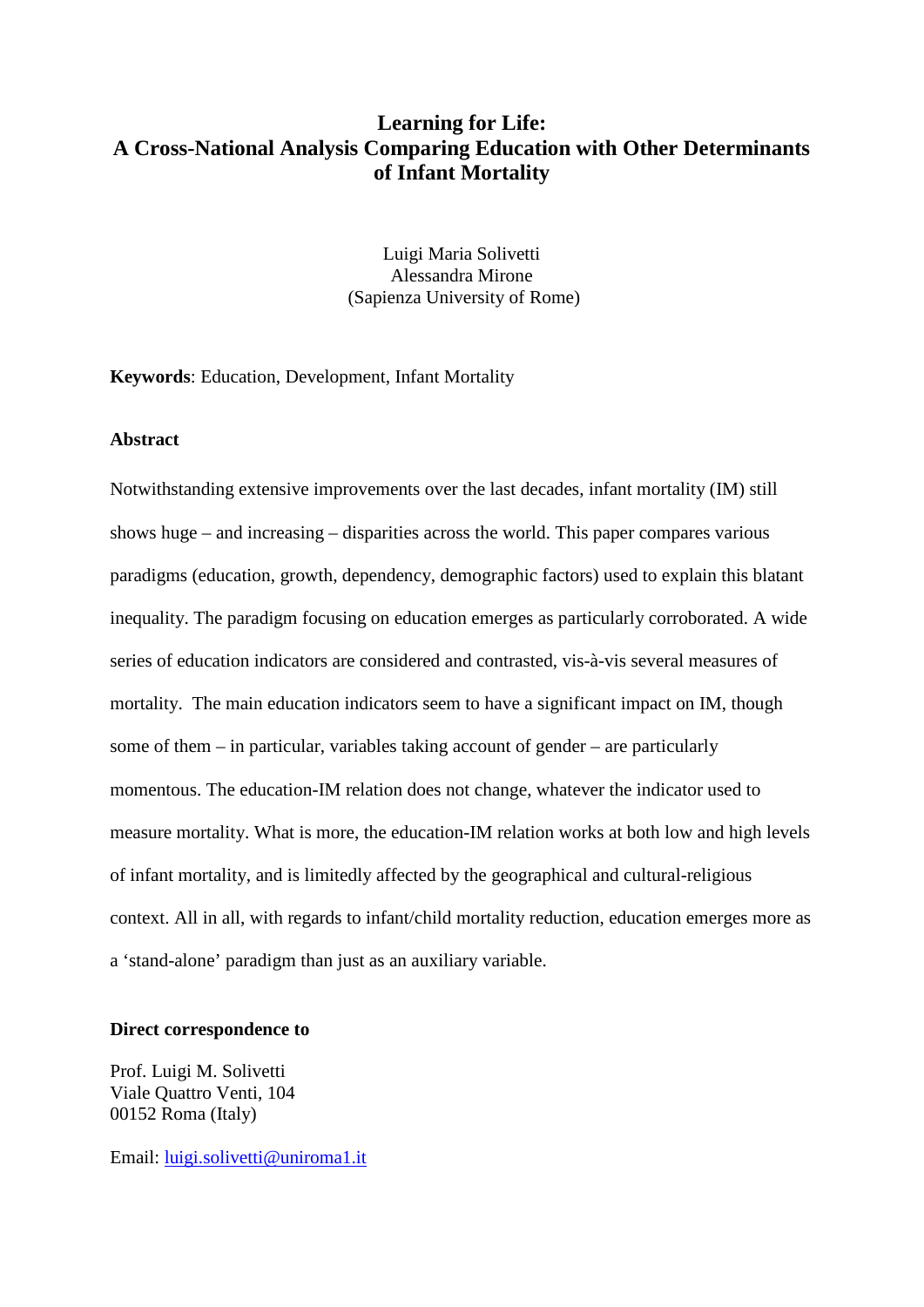### **Learning for Life: A Cross-National Analysis Comparing Education with Other Determinants of Infant Mortality**

#### **THE ROLE OF EDUCATION IN HUMAN DEVELOPMENT**

Since the 1960s, studies on the role of 'human capital' in economic growth (Schultz 1963; Becker 1964) and of education in the modernization of Western countries (Cipolla 1969) progressively transformed education from an ancillary variable of growth into a key factor of general development. In turn, Sen (1984), Stewart (1985), Streeten (1994), and UNDP (1990) – with its Human Development Index – helped shift the debate focus from growth to *human development* issues, often revolving round access to and advance of education.

This leading role of education is particularly consistent with its expected influence on infant mortality (IM). Now, IM kept over time its character of equivalent of life expectancy at birth: from 1960 to 2005, the average correlation between IM and life expectancy for all the world countries was -0.9396. Life expectancy, in turn, measures the chances of a long and healthy life. Then, if life is the precondition of well-being – goods and opportunities have value if one is alive to enjoy them –, (low) infant mortality must be regarded as the cornerstone of human development.

What has been said about infant mortality (infants who die before reaching one year of age, per thousand live births) applies to childhood mortality (children who die before reaching five years of age) as well. Childhood mortality (CM) is correlated with life expectancy as closely as IM. In the last decades, substantial improvements were registered for infantchildhood mortality. From 1960 to 2005, CM rate over the world decreased from 192‰ to 71‰.; IM rate, which captures most of <5 yrs mortality, decreased from 119‰ to 49‰; from 107‰ to 39‰ if we calculate IM as average for all the countries (Table 1: the difference is due to the fact that some of the most populated countries have high IM rates). These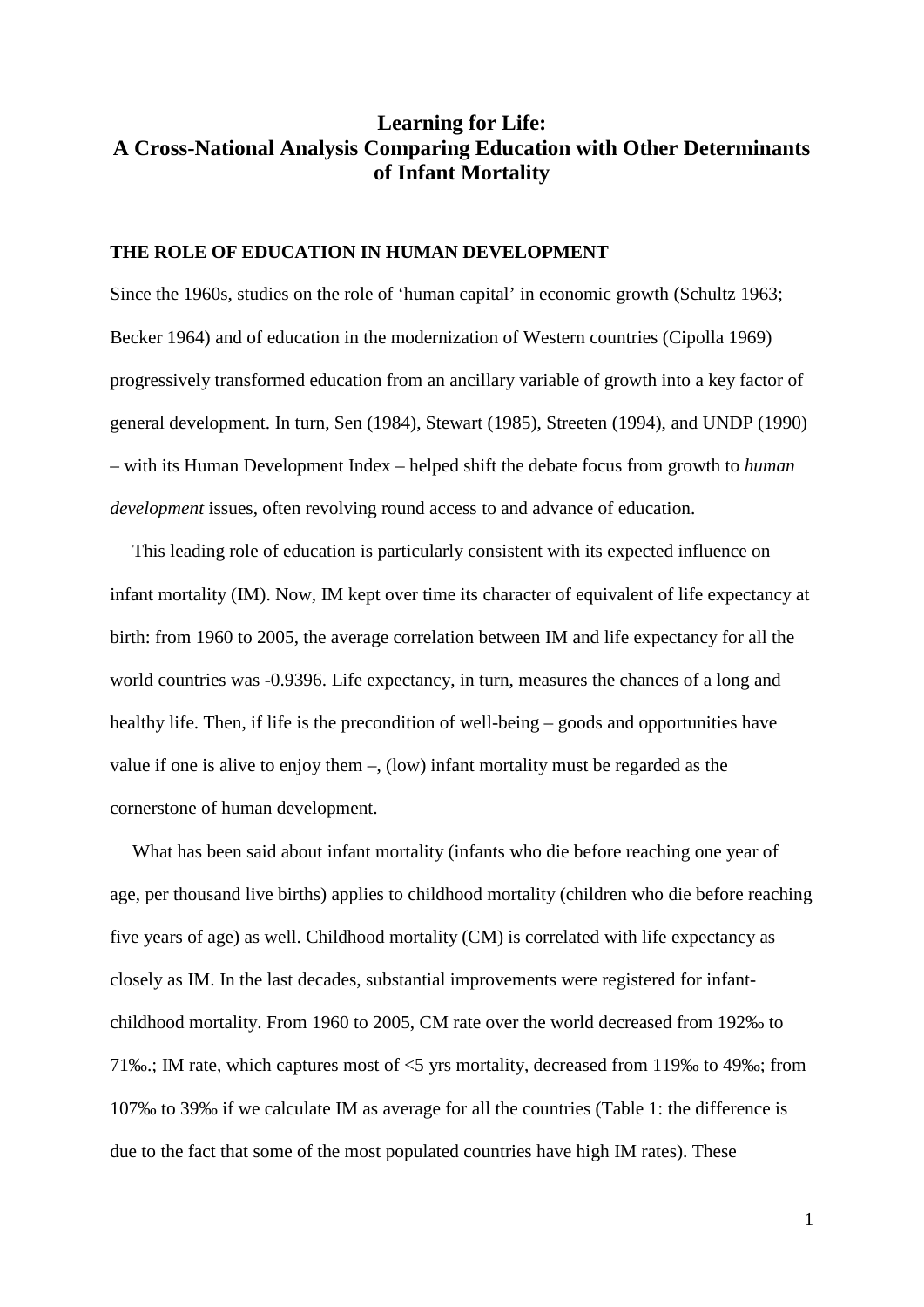improvements concerned mostly all countries, since there were few exceptions; and in poor countries the IM reduction was particularly remarkable since 1950-60. It looks like a great achievement, given that IM rates of 300 and more were prevalent in premodern times and still remained common in less developed countries in the first half of the  $20<sup>th</sup>$  century. However, disparity between countries is still huge, with c. ¼ of the countries having an IM rate of 3-5 per 1,000 pop. and another  $\frac{1}{4}$  a rate of over 100 at the beginning of the 21<sup>st</sup> century. The real gap is probably greater because in developing countries deaths of infants are under-recorded. Moreover, it usually passes unnoticed that this disparity fell in absolute terms but soared in relative terms over time (Table 1). Infant mortality is not an obsolete issue yet; and its trend is only partly heartening.

*Table 1. Evolution of Infant Mortality in the World: Average Rates per 1,000 Births for Groups of Countries (Quintiles) and Ratio between Such Rates; Same Countries in 1960 and 2005*

|                                 | Infant mortality rate |                   |                               |                     |                   |                               |  |  |  |  |  |
|---------------------------------|-----------------------|-------------------|-------------------------------|---------------------|-------------------|-------------------------------|--|--|--|--|--|
|                                 |                       | 1960              |                               |                     | 2005              |                               |  |  |  |  |  |
| Group of countries<br>and ratio | No. of<br>countries   | Min.-Max.<br>rate | Ave. rate $\&$<br>ratio value | No. of<br>countries | Min.-Max.<br>rate | Ave. rate $\&$<br>ratio value |  |  |  |  |  |
| Group $1st$ quintile            | 32                    | $13.0 - 41.0$     | 28.6                          | 33                  | $1.9-6.3$         | 4.1                           |  |  |  |  |  |
| Group $2^{nd}$ quintile         | 32                    | $42.7 - 83.0$     | 62.4                          | 30                  | $6.7 - 17.1$      | 11.5                          |  |  |  |  |  |
| Group $3rd$ quintile            | 31                    | 85.0-128.6        | 108.0                         | 32                  | 17.5-32.1         | 24.6                          |  |  |  |  |  |
| Group $4^{th}$ quintile         | 31                    | 129.0-164.5       | 145.3                         | 31                  | 32.7-75.7         | 55.7                          |  |  |  |  |  |
| Group $5th$ quintile            | 31                    | $169.0 - 293.0$   | 194.2                         | 31                  | 76.1-156.7        | 99.0                          |  |  |  |  |  |
| All the countries               | 157                   | 13.0-293.0        | 106.9                         | 157                 | 1.9-156.7         | 38.6                          |  |  |  |  |  |
| Ratio $5th/1st$                 |                       |                   | 6.8                           |                     |                   | 24.2                          |  |  |  |  |  |
| Ratio $4^{th}/1$ <sup>st</sup>  |                       |                   | 5.1                           |                     |                   | 13.6                          |  |  |  |  |  |
| Ratio $3rd/1st$                 |                       |                   | 3.8                           |                     |                   | 6.0                           |  |  |  |  |  |

#### **Infant Mortality and the Education Paradigm**

How then should infant mortality be fought today? According to the education paradigm, economic growth is more a permissive element than a precipitating factor. Knowledge and education, instead, are emphasised as capable of promoting correct nutrition, prevention of diseases, recourse to medical treatments and above all a change in attitude. Educated people are expected to break with tradition and become less fatalistic about health and illness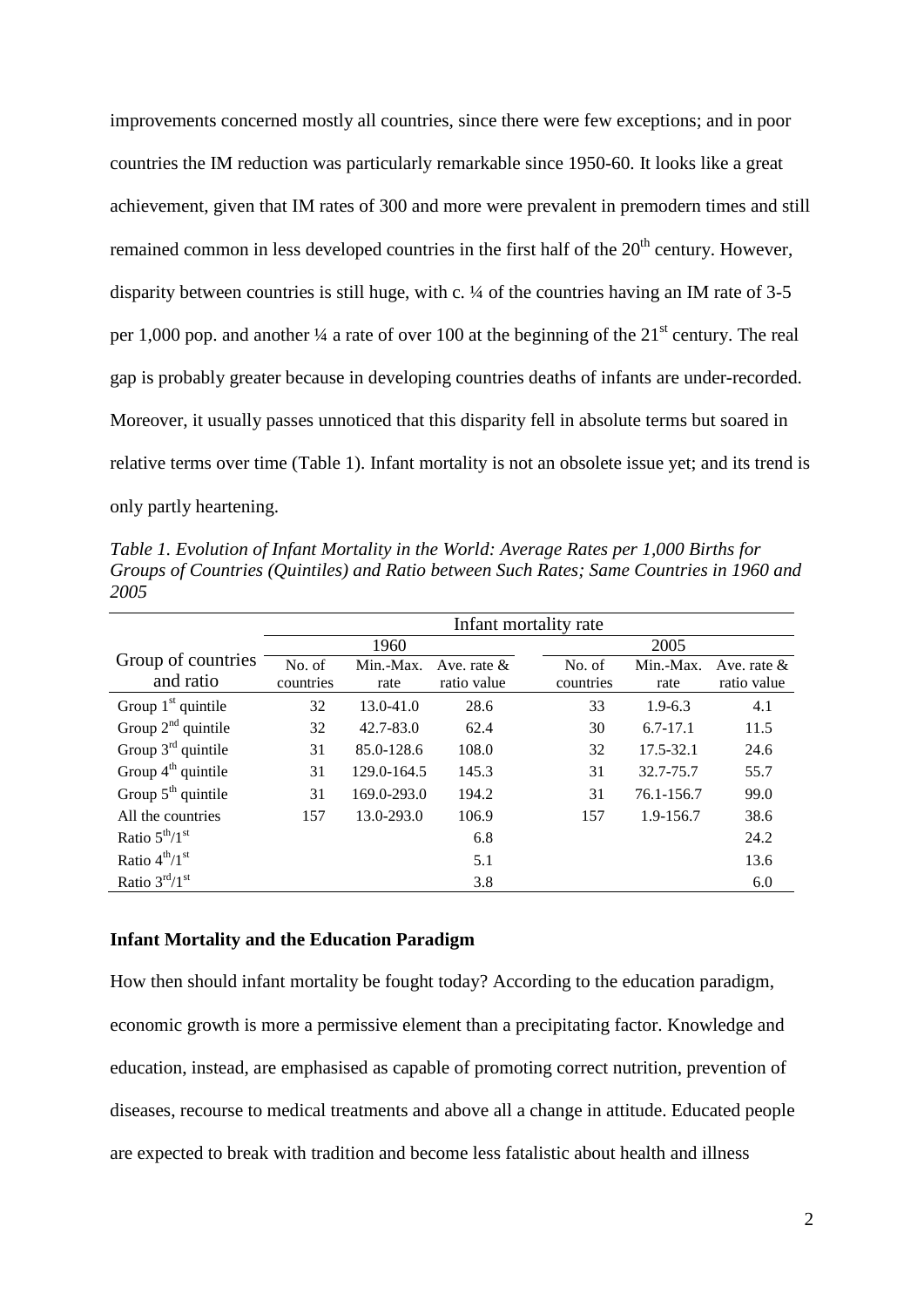(Caldwell 1979). Educated parents know what's good for their children's health and find alternative solutions when medical care is unavailable (Cochrane, O'Hara and Leslie 1980; Haveman and Wolfe 1984; Barrera 1990; UNICEF 2002; Groot and Maassen van den Brink 2003).

If parents' education is momentous for IM, mothers' is even more so. Women's education bolsters the quality of activities such as cleaning, cooking, and the care of children and the ill (Caldwell 1979; Cochrane, O'Hara and Leslie 1980; Barrera 1990; Browne and Barrett 1991; Caldwell and Caldwell 1993; World Bank 1993). Mothers' education encourages children's immunization (Desai and Alva 1998). Besides, educated mothers are self-confident and abler to make independent decisions on children's well-being (Jejeebhoy 1995). Women's education is correlated positively with their age at marriage and negatively with early fertility (Breierova and Duflo 2004), both affecting infant mortality.

In general, female education and gender equality have been highly regarded in IM studies influenced by the human development approach (Boehmer and Williamson 1996; Hanmer, Lensink and White 2003).

Though education achieved a central role in recent studies, other paradigms were and are still used to explain human development and specifically infant mortality rates.

#### **The Economic Growth Paradigm**

The growth paradigm was regarded for decades as the most appropriate tool kit for the prediction of development, including its 'human' facets, such as education, physical wellbeing, infant and total mortality. Growth seems to support a vast array of changes both in the organization of society and in people's quality of life. Growth would promote improvements in nutrition, health care, health services and sanitation. The growth of per capita income – as Kuznets (1973) summarised – changes the entire social organization, bringing about also the shift from a low to a high level of education and from a high to a low level of mortality. The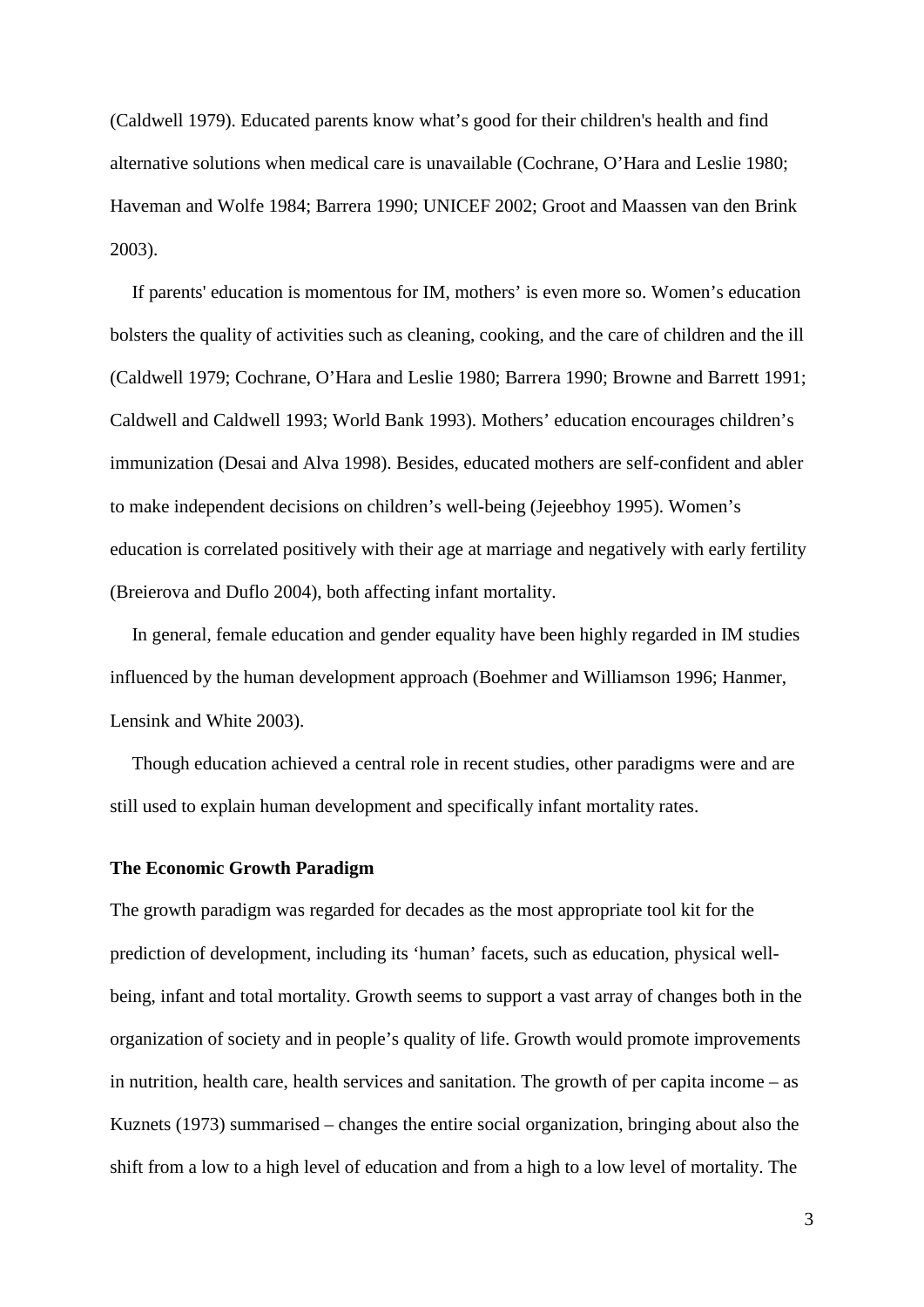growth paradigm considers economic advance – strictly in the Western countries' footsteps – as the only factor capable of bridging the gap between developing and developed countries. These concepts have found application also in recent studies showing a link between income level (or its growth) and IM (World Bank 1993; Firebaugh and Beck 1994; Pritchett and Summers 1996; Ravallion 1997; Easterly 1999; Cutler, Deaton and Lleras-Muney 2006). However, nowadays this income-IM link is accompanied by a barrage of caveats: about strong deviations and numerous outliers, existence of nonlinear associations, and deferred effects of growth.

#### **The Dependency Paradigm**

In spite of their patent contrast – Marxism vs. Liberalism – dependency and growth paradigms share a fundamental feature: confidence in the predominance of material over nonmaterial development aspects (such as education). The dependency paradigm, however, favours – as factors of development/underdevelopment – aspects usually neglected by the growth theory: those regarding international relations. According to dependency theory, *core nations,* by taking advantage of their physical capital and military power, are able to enforce their economic interests at the expense of nations (*peripheral countries*) lacking in the abovementioned characteristics. David Ricardo's idea that trade benefits all participants by increasing international specialization is rejected by the dependency theory. In particular, penetration of physical capital into peripheral countries would negatively affect their whole development (Frank 1967; Wallerstein 1974; London and Williams 1990). All in all, dependency perception of causes of poor development and bad health echoes the accusation of *social murder* leveled by Engels against Capitalism and its "dark Satanic mills". Over the last few years, several studies stated that capitalist world system expansion enfeebled peripheral countries' economies, benefited the happy few, increased income inequality, and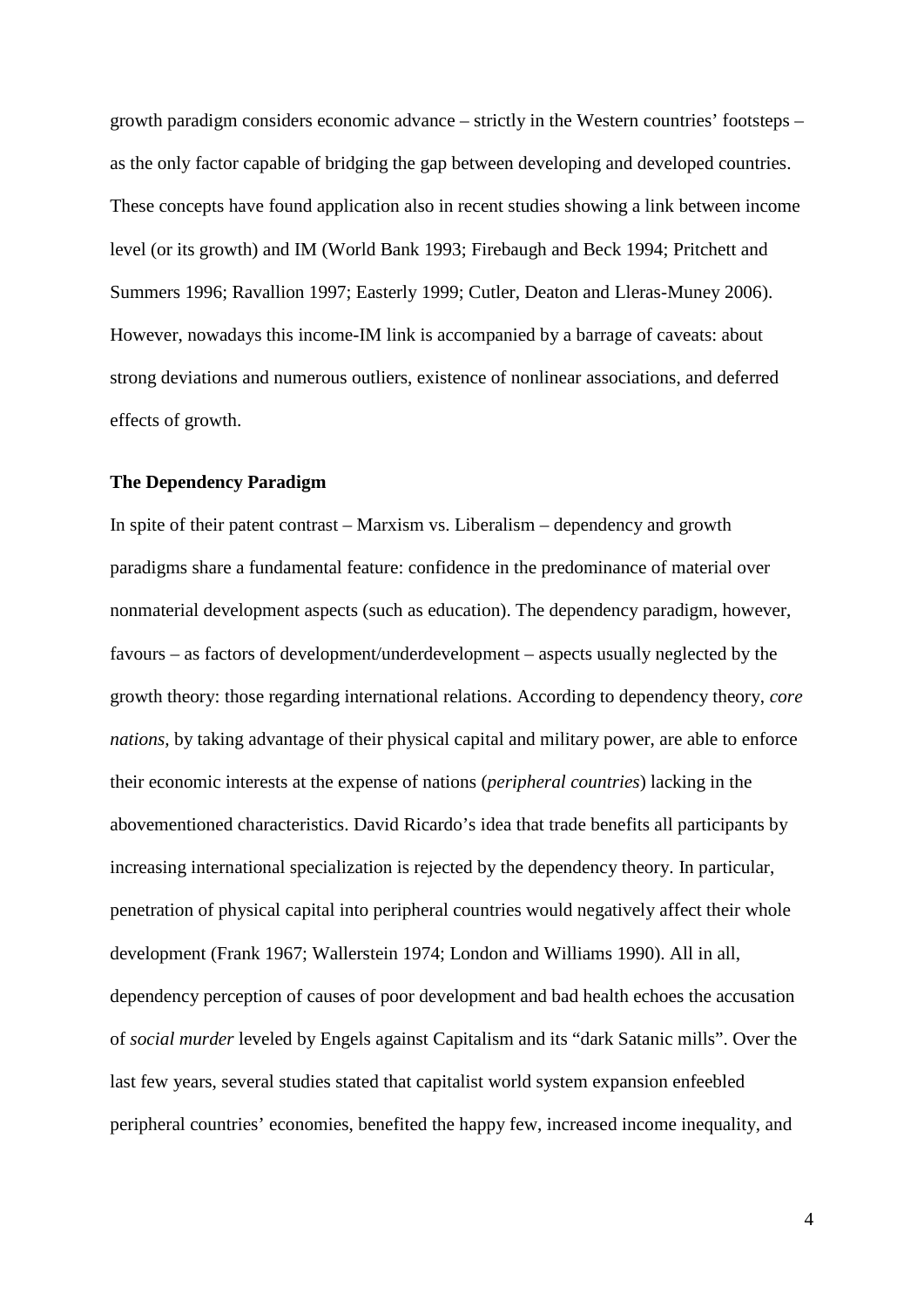undermined health and other basic social services, with serious effects on infant mortality rate (London and Williams 1990; Shen and Williamson 1997; Shandra et al. 2004).

#### **The Demographic Factors Paradigm**

Like the growth paradigm, the demographic paradigm shows a selective approach when dealing with variables explaining human development. However, against the growth paradigm and in agreement with that of education, the demographic factors paradigm is cautious about income effects (Preston 1980). Its favoured variables are picked from the set of those regarding population features. Infant, child mortality, and life expectancy rates are predicted by means of variables relating to fertility, birth rate, birth order and birth interval, mothers' age at marriage and at childbirth (Caldwell 1982; Cochrane and Farid 1984; Hobcraft, McDonald and Rutstein 1985; Pitt 1995; Rutstein 2000, Wang 2003). Most of these studies, in particular the recent ones, made recourse to education variables as well. Besides, many emphasised also the role of health and health services: caloric intake, vaccination, physicians and hospital beds per pop., safe water access, flush toilet, to mention those most frequently employed.

### **EMPIRICAL FOUNDATIONS OF THE RELATIONSHIP BETWEEN EDUCATION AND INFANT MORTALITY: SOME OPEN QUESTIONS**

Since the 1970s, some studies measured the impact of education on aspects of human development such as infant mortality and life expectancy (Hughes 2001). They were usually based on synchronic macro, cross-national data. However, micro studies produced broadly similar results (e.g. Basu & Stephenson 2005). These studies differed in samples and education variables. Their conclusions, nevertheless, tended to be analogous: for instance, in Shin (1975), on a small number of developing and developed countries, Stockwell and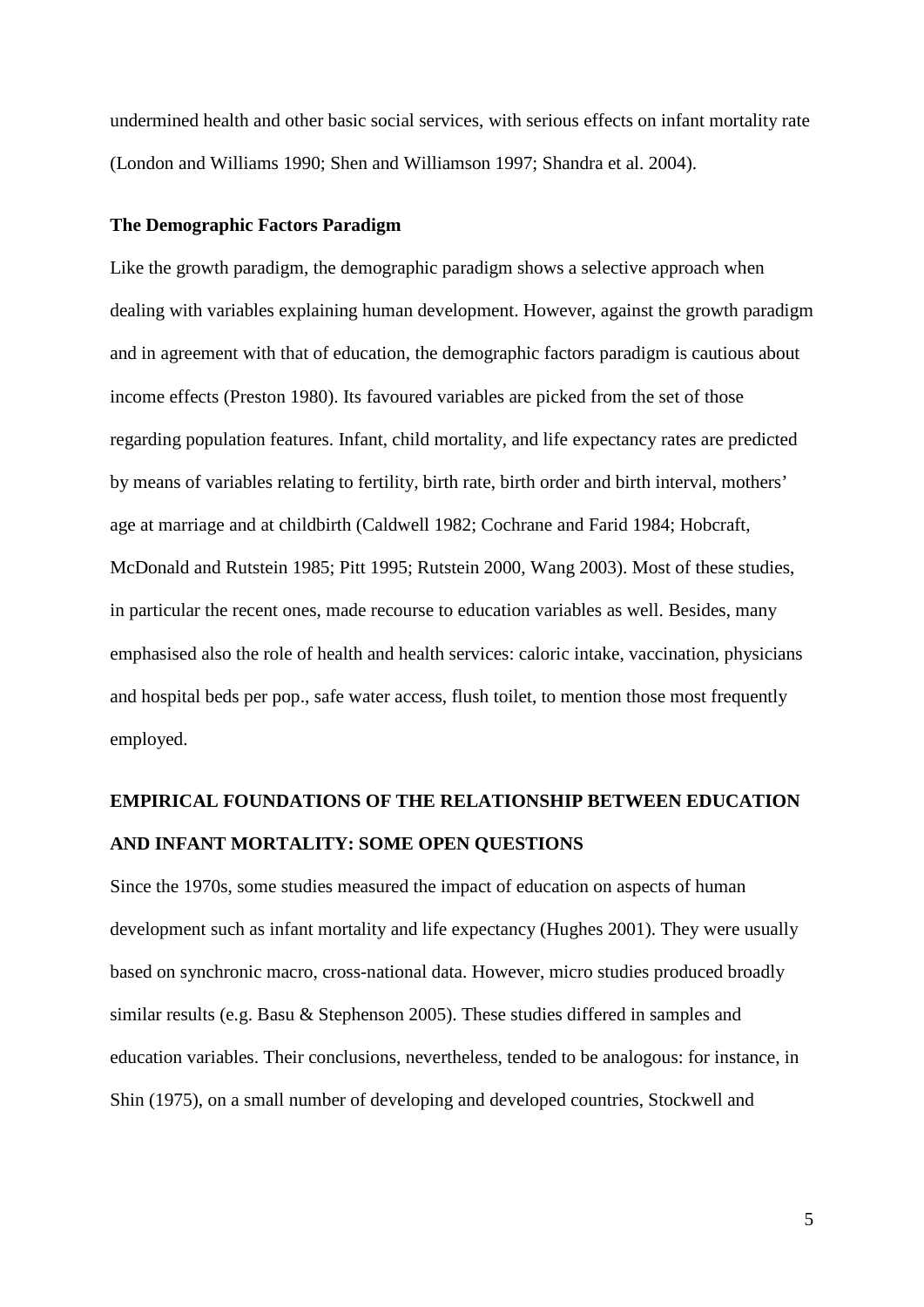Hutchinson (1975), Preston (1976), Isenman (1979), Cochrane, O'Hara and Leslie (1980), Loriaux and Remy (1980), education variables show a high significance.

Later studies – as Hicks' (1982) on a sample of developing countries – employed a larger set of determinants, including adult literacy, access to safe water and public consumption. Bicego and Boerma (1991) checked the impact on IM of mothers' education and access to health services, sanitation facilities, and safe water. They found a more robust education impact in urban settings: contra, Mensch, Lentzner and Preston (1985). Some authors tried to check whether the education-IM relation changes according to the geographical region: Hill and King (1991) and McMahon (1999) found no significant difference; contra, Frey and Field (2000).

More recent studies usually employed a wider set of income and health measures, education indicators, gender variables, and lagged measures. Barro and Sala-i-Martin (1995) used income and education attainment indicators, finding primary attainment particularly significant. Subbarao and Raney (1995) found in developing countries an association between IM and female education, family planning, urbanization, physicians per pop., and income. Cornia and Mwabo (1997) used income, female literacy, health services and vaccination to predict IM in sub-Saharan Africa. In Filmer and Pritchett (1997), child mortality in a wide set of countries is explained by income level and distribution, female education, ethno-linguistic differences within the country and Muslim population. The hypothesis of an unfavourable influence of a predominantly Muslim population on IM was supported also by Caldwell (1986). The results obtained by Strauss and Duncan (1995) and McMahons (1999) matched those of Barro and Sala-i-Martin and Filmer and Pritchett.

Shen and Williamson (1997) and Frey and Field (2000) compared some theories used to explain IM differentials in underdeveloped countries. Their results show that IM is associated with economic disarticulation and a gender stratification affecting education.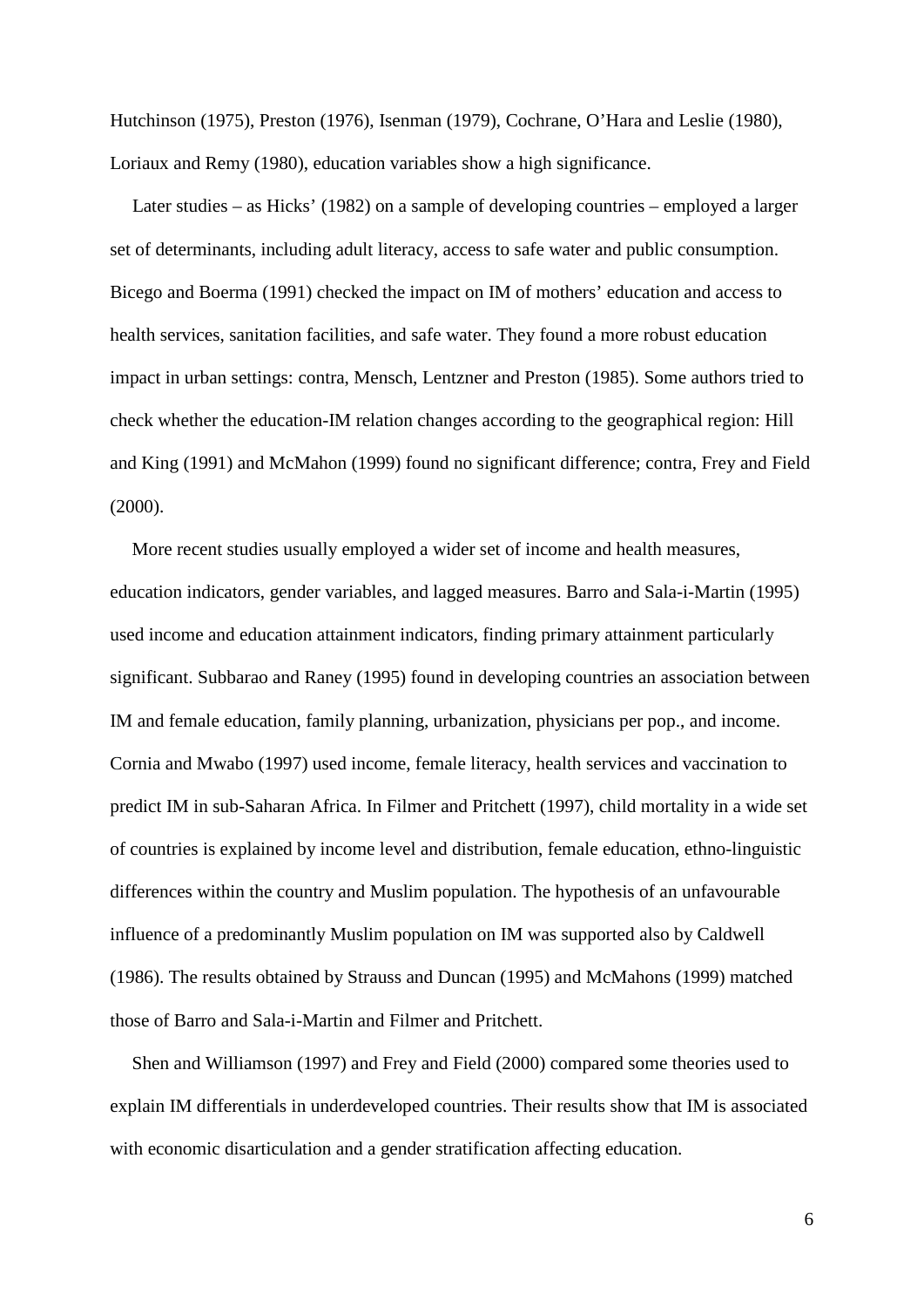Finally, other studies (Hobcraft, McDonald and Rutstein 1984; Schultz 1989; World Bank 1993; Desai and Alva 1998; World Bank 1999; Basu and Stephenson 2005) measured infant mortality vis-à-vis educational levels within the same country. Mothers' higher educational levels emerged as associated with lower infant mortality.

Summing up the literature on education and IM, a few problems can be noticed. Several paradigms – some clashing with each other – vie with that of education. It is not clear whether education is only a feature of some interest within other paradigms or something more. Even IM studies interested in education have put together education, growth and health variables rather than expand the analysis of education benefits. Besides, some of the models have employed variables such as caloric intake, or access to safe water and to sanitation facilities, whose correlations with IM are inherent in the nature of these variables. Several aspects of the education-IM relation have received less attention than they deserve. First, education is made up of many facets: literacy, school enrolments, quality of schooling, dailies diffusion and so forth. Do IM differentials vary when we move from one education measure to another? If yes, why? Second, IM is only one out of several measures of mortality in early childhood. Are the education benefits similar when considering mortality rates at a child's various ages? Third, is the education-IM relation working also in high IM level countries and is this relation affected by the countries' socio-economic and cultural contexts? In other words, are education benefits really universal or are they contingent upon favourable national conditions of income, dependency, population, territory or culture?

### **A QUANTITATIVE, CROSS-NATIONAL EXAMINATION OF INFANT MORTALITY DETERMINANTS**

Starting from this state of the art, we checked the impact on IM of education and other socioeconomic determinants, by means of macro data for all the world countries drawn from World Bank (2003) and UNESCO (2005) databases.<sup>[1](#page-33-0)</sup> Macro data do not get close to the social actor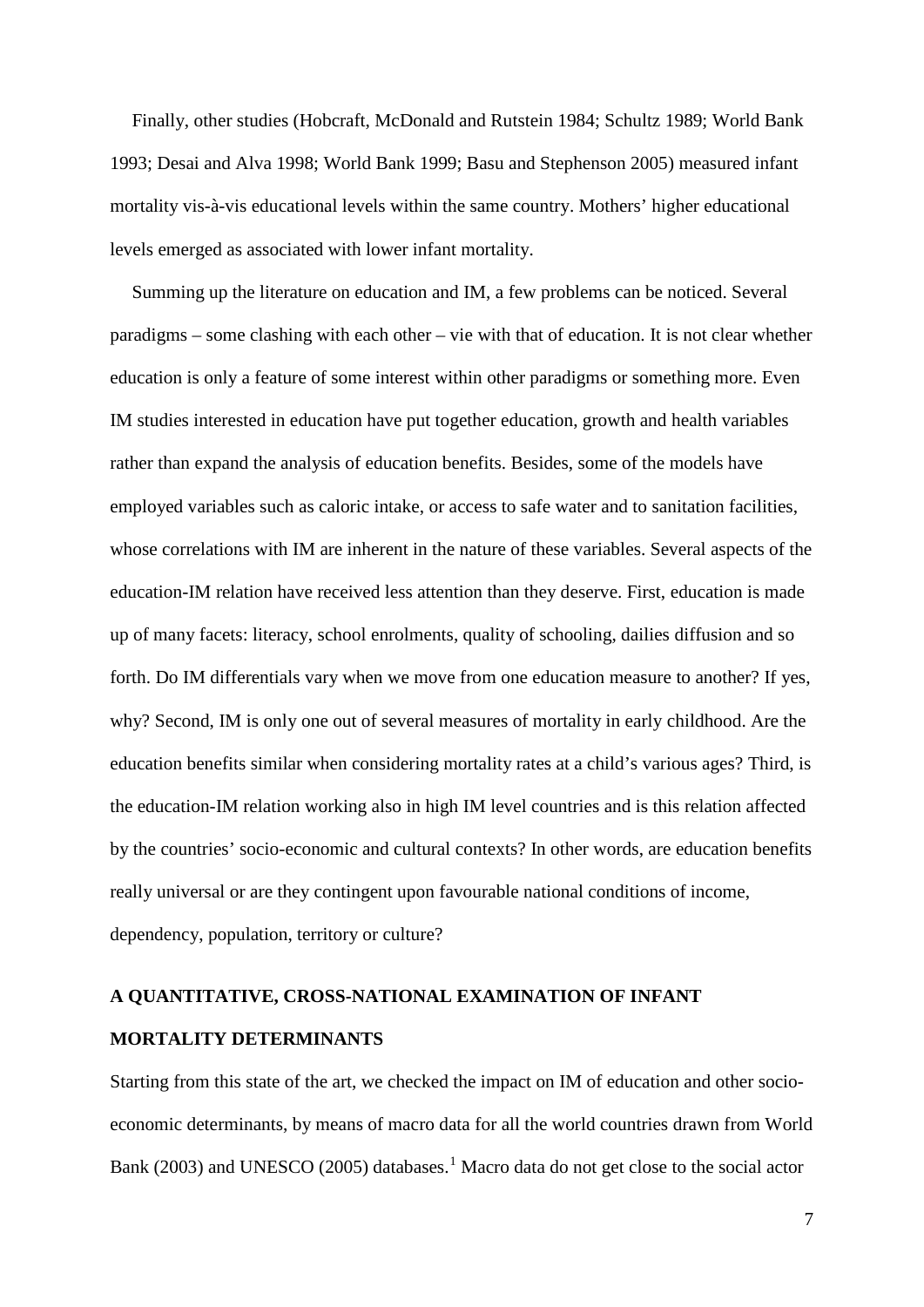as micro do; moreover, they summarise, through national averages, regional and social inequalities in IM (for example 'traditional' vs. 'modern' context). However, IM inequalities within countries are higher where national IM rates are lower and therefore not so worrying (Wang 2003). In any case, macro data offer advantages in terms of cross-national analysis of the social forces affecting IM.

IM measures revolve round the years 2000-2001, the best so far in terms of data availability.

#### **A. The Growth Impact and the Income-IM Link**

The decline of infant mortality over the world during the last decades (Table 1) coincided with a widespread rise in income. This seems to be a point in favour of growth. However, substantial improvements in IM were recorded even where there was no growth: therefore the IM-growth relationship is blurred and clearly weaker than the IM relationship with even a partial measure of education development, such as  $NER2F<sup>2</sup>$  (Figure 1).

Besides, the synchronic relation between income and IM (or CM) cannot be adequately read through a linear model, especially if we consider the basic GDP per capita (Table 2).

*Table 2. Linear Correlations of Infant and Childhood Mortality (Both 1999-2001) with Income and Income Distribution Indicators: World's Countries*

| Indicators                                              | IΜ      | ⊡M  |         |     |
|---------------------------------------------------------|---------|-----|---------|-----|
|                                                         |         |     |         |     |
| GDP per capita (constant 1995 \$) 1995-2000             | $-.514$ | 181 | $-462$  | 178 |
| GDP per capita PPP (current international \$) 1995-2000 | $-.644$ | 168 | $-.594$ | 165 |
| Sen's index 1993-2002                                   | $-.524$ | 124 | $-469$  | 123 |
| Ln GDP per capita (constant 1995 \$) 1995-2000          | $-793$  | 181 | $-.760$ | 178 |
| All correlations significant at .01 level (2-tails).    |         |     |         |     |

Note: Variables relating to more than one year (for example IM 1999-2001) supply values that are averages for the period taken into account. This procedure is meant to stabilise data, reduce the incidence of anomalous data, bypass missing values and therefore expand the sample. The length of the period varies with availability of data, use of the variable and so forth.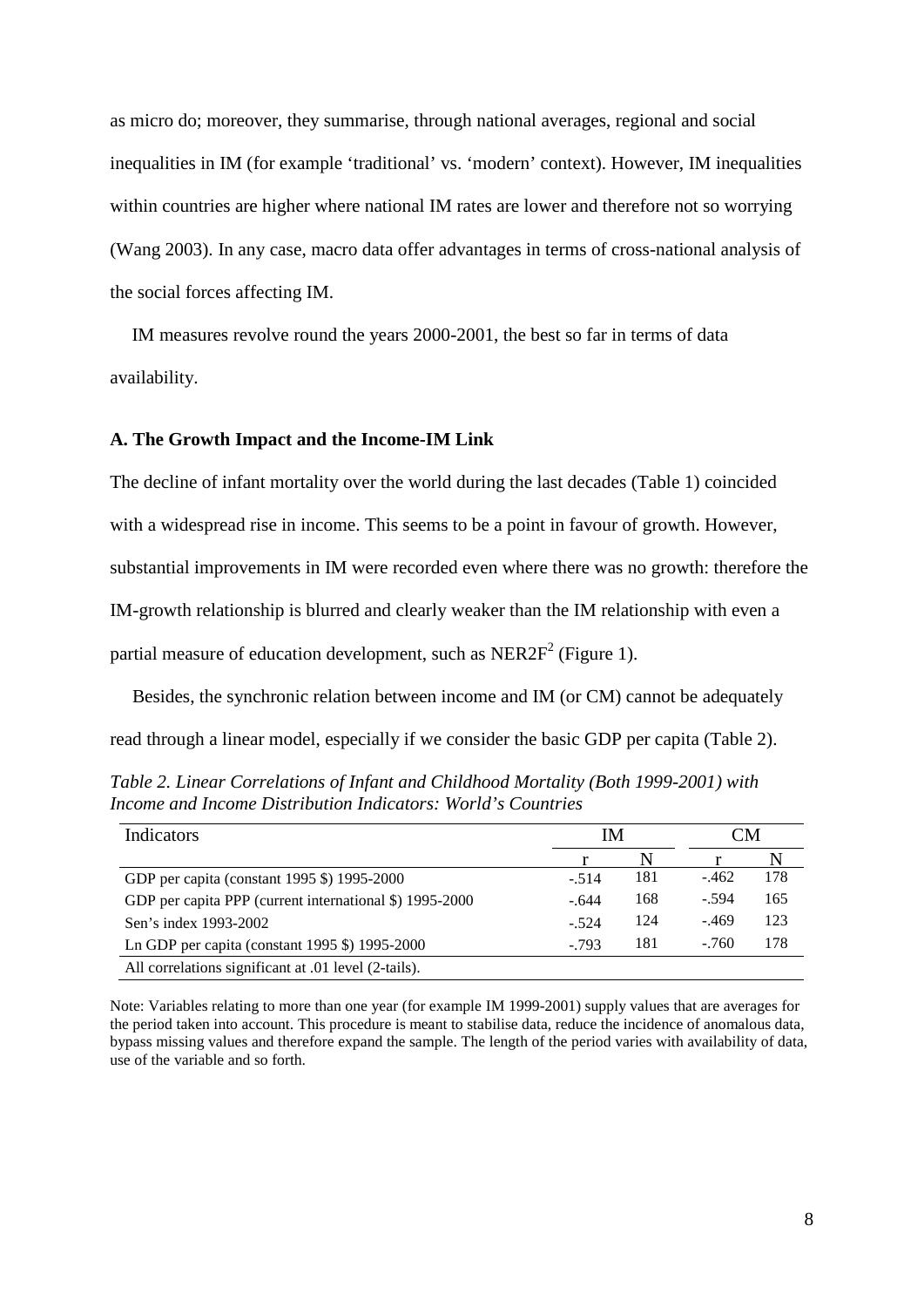*Figure 1. Scatterplot of Infant Mortality Variations, Female Secondary Education Variations and Average Annual Economic Growth Rate (GDP PC), 1960-1980 and 1980-2000, with Linear Regression Fit Lines; Same Countries for Both the Independent Variables; World's Countries (N = 239 in Two Periods – 5 Outliers Removed (2.1%) = 234)*



*Figure 2. Scatterplot of GDP PC PPP and Infant Mortality, with Power Regression Fit Curve; World's Countries (N = 168 – 8 Outliers Removed (4.7%) = 160). Scatterplot of Sen's Index and Infant Mortality, with Power Regression Fit Curve; World's Countries (N = 124 – 6 Outliers Removed (4.8%) = 118)*



Instead, a hyperbolic curve flawlessly fits data, either with GDP or GDP PPP (Figure 2). This curvilinear profile of the income-IM relation has been acknowledged, and somewhat rationalized as a consequence of the fact that IM rates cannot become negative however high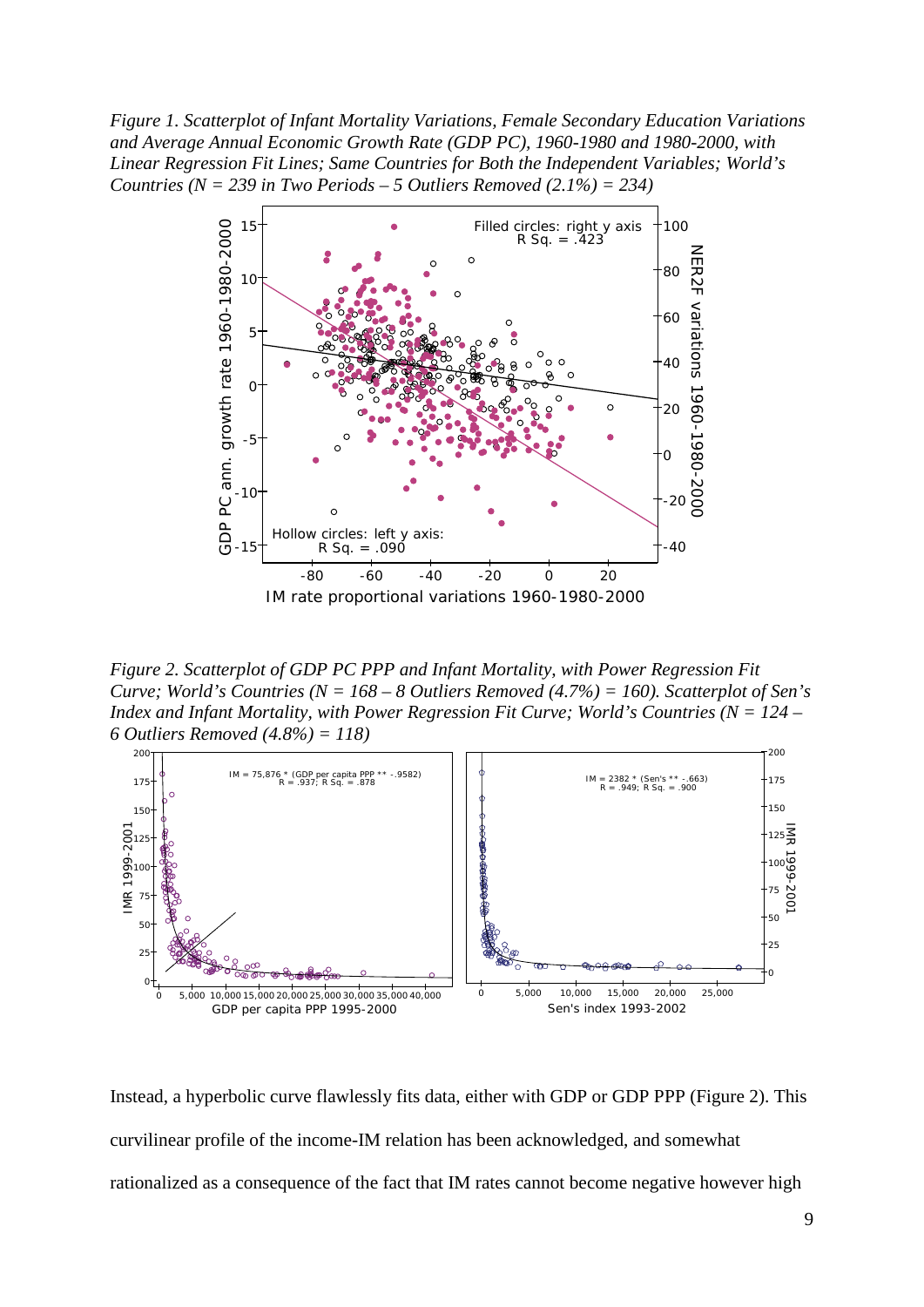the income may be (Ravallion 2007). To this, a growth diehard would probably add that Figure 2 shows how, for poor countries, fractional advances in income can produce huge improvements in IM, whereas further advances beyond a level of welfare produce minimal IM improvements (as the stronger ln income-IM correlation shows, Table 2); and that ultimately really rich countries have low IM, whereas countries with the worst IM rates are poor. However, Figure 2 shows how low incomes can be associated with the most different IM rates, and low IM rates with the most different incomes. The profile of the curve – with its axis crossing the curve at a GDP (PPP) per capita value of c.\$4,000 – implies that to a GDP under \$3,000 corresponds an IM varying from 17‰ (Sri Lanka) to 181‰ (Sierra Leone). Vice versa, to an IM under 20‰ corresponds a GDP varying from \$3,682 (Ukraine) to \$40,980 (Luxembourg). With one-third of the US's GDP PC, South Korea boasts a strikingly lower IM. What is more, in particular Third World countries' IM exhibits patterns that differ from what their GDP would imply in linear terms. Over the last few years, several Third World countries (for example Sri Lanka, China, Costa Rica, Jamaica and St Lucia) achieved remarkably low IM vis-à-vis their GDP level. Others (for example Brazil, Gabon, South Africa and Saudi Arabia) retained a relatively high IM in spite of a GDP per capita many times higher than that of some of the previous countries.

The explanation for all this must be found in some factor other than income. Is income distribution such a factor? Income inequality is expected to affect IM (Wilkinson 1996; contra Mellor and Milyo, 2001); therefore we can combine income and income distribution – as measured by Gini's index – into a new variable.<sup>3</sup> However, Sen's index (real GDP PC  $*$  (1-Gini's)) does not improve the results of our linear model (Table 2). Income distribution does not rectify the profile of the income-IM link but makes it more similar to a right angle (Figure 2). By restricting the sample to only developing countries, the GDP, GDP PPP and Sen's yield correlations with IM equivalent to those of Table 2.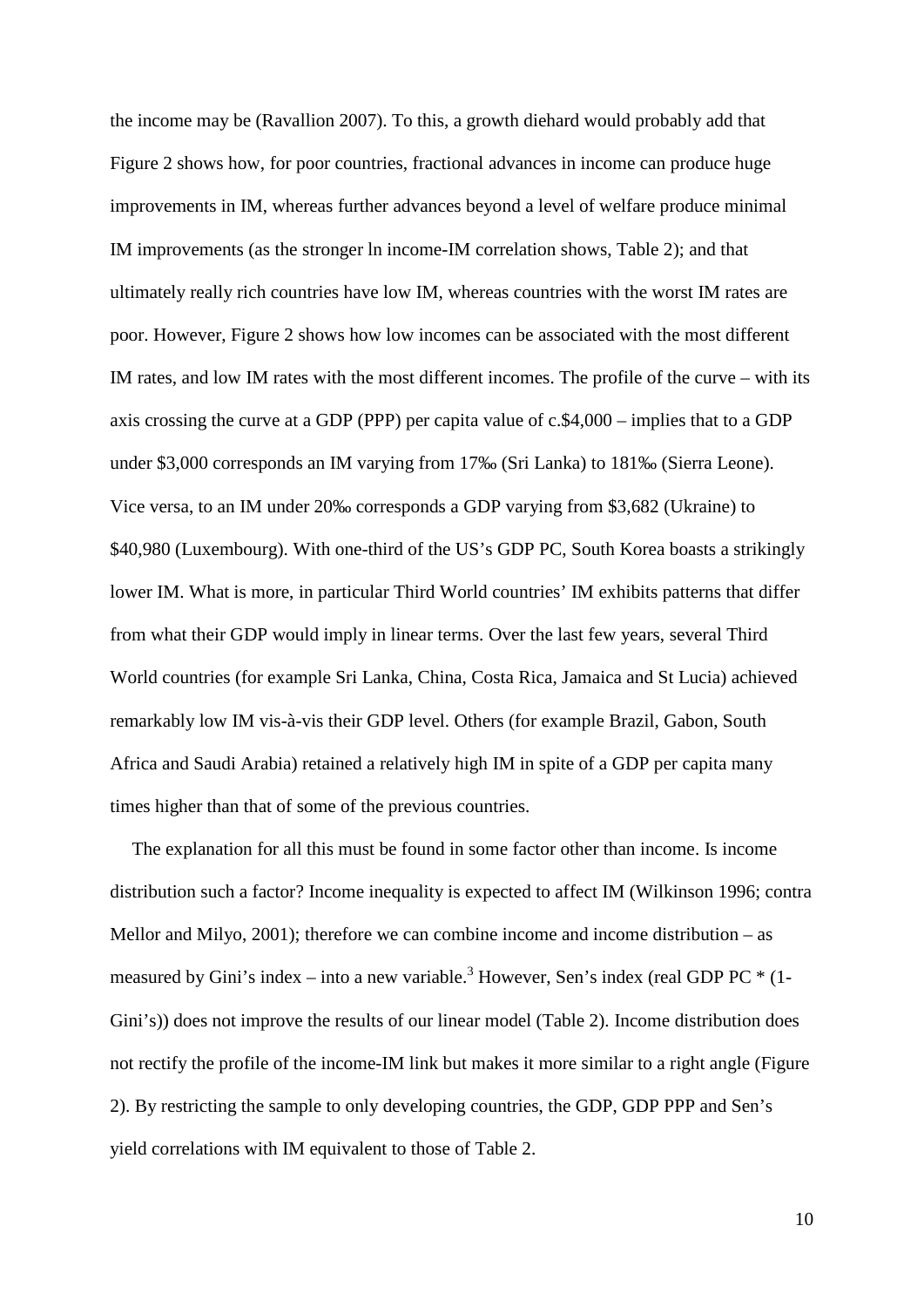#### **B. The Association between Education and Infant Mortality**

Differently from income, education shows close correlations with IM even when untransformed (linear) variables are used: thus demonstrating that the income-IM curvilinear relation has little to do with the fact that IM rates cannot become negative. Coefficients are already high with literacy rates $4$  and they further rise when more accurate indicators are used (Table 3). In particular, net enrolment rates yield higher coefficients. Since gross enrolment rates include overage pupils, they can be higher than 100 per cent and therefore less representative of the educational system performance (compare GER1T and NER1T, Table 3). For tertiary education, however, no net enrolment rate is available.

*Table 3. Linear Correlations of Infant, Childhood and 1-4 Years Mortality (All 1999-2001) with Various Education Indicators: World's Countries*

| Indicators                                                     |             | IM  | <b>CM</b> |     | $1-4$ Mort. |     |
|----------------------------------------------------------------|-------------|-----|-----------|-----|-------------|-----|
|                                                                | $\mathbf r$ | N   | $\bf r$   | N   | r           | N   |
| LitM (Literacy Rate, Males % of m. 15 yrs old and over) 2000   | $-.729$     | 135 | $-.737$   | 132 | $-.722$     | 132 |
| LitF (Literacy Rate, Females % of f. 15 yrs old and over) 2000 | $-.749$     | 135 | $-0.752$  | 132 | $-.727$     | 132 |
| GER1T (Gross Enrolment Rate, Primary, Total %) 1985-1990       | $-.647$     | 170 | $-.671$   | 167 | $-.683$     | 167 |
| NER1T (Net Enrolment Rate, Primary, Total %) 1985-1990         | $-.829$     | 91  | $-.849$   | 91  | $-.854$     | 91  |
| NER1T (Net Enrolment Rate, Primary, Total %) 1990-1995         | $-.789$     | 125 | $-.804$   | 123 | $-.794$     | 123 |
| NER1F (Net Enrolment Rate, Primary, Females %) 1985-1990       | $-.837$     | 82  | $-.856$   | 82  | $-.858$     | 82  |
| NER2T (Net Enrolment Rate, Secondary, Total %) 1990-2000       | $-.791$     | 148 | $-.784$   | 146 | $-.741$     | 146 |
| NER2M (Net Enrolment Rate, Secondary, Males %) 1990-2000       | $-.697$     | 136 | $-.683$   | 134 | $-.633$     | 134 |
| NER2F (Net Enrolment Rate, Secondary, Females %) 1990-2000     | $-.827$     | 143 | $-.820$   | 141 | $-.776$     | 141 |
| Ln NER2F (Logarithm of NER2F) 1990-2000                        | $-.847$     | 143 | $-.865$   | 141 | $-.858$     | 141 |
| GER3T (Gross Enrolment Rate, Tertiary, Total %) 1995-2000      | $-.662$     | 175 | $-.638$   | 172 | $-.582$     | 172 |
| Female/Male, Primary Net Enrolment Ratio 1990-2000             | $-.652$     | 166 | $-.662$   | 164 | $-.653$     | 164 |
| Females, Secondary Enrolment (% of total) 1990-2000            | $-.672$     | 185 | $-.679$   | 183 | $-.664$     | 183 |
| Pupil/Teacher Ratio, Primary 1990-2000                         | .751        | 186 | .765      | 184 | $-.750$     | 184 |
| Schooling Years Total (Both Sexes) 1998-2002                   | $-.782$     | 151 | $-.772$   | 149 | $-.726$     | 149 |
| Schooling Years F (Females) 1998-2002                          | $-.791$     | 144 | $-.779$   | 142 | $-.726$     | 142 |
| Dailies per 1,000 pop. 1990-2000                               | $-.560$     | 171 | $-.546$   | 168 | $-.473$     | 168 |
| All correlations significant at .01 level (2-tails).           |             |     |           |     |             |     |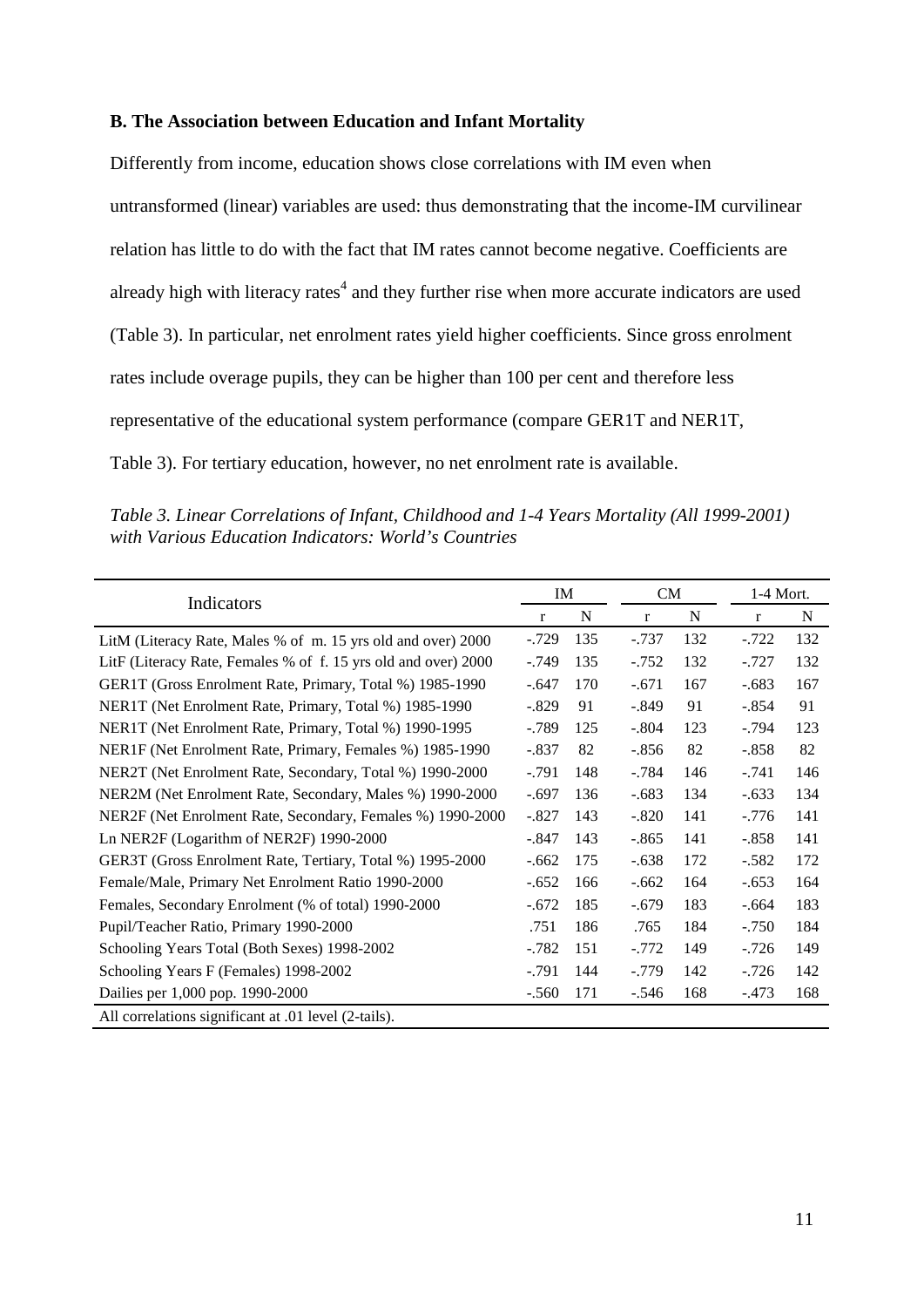Since the effects on IM of primary school enrolment would hardly be immediate, lagged NER1 measures are expected to produce better results. The correlations of IM 1999-2001 with respectively NER1T 1995-2000, 1990-95, 1985-90 indeed show progressively higher coefficients, from -.710 to -.789 and to -.829 (Table 3). The same happens with NER1F. Unfortunately, also missing values rapidly increase: so, NER1 1990-95 could be a compromise between sample size and *r* value optimizations.

Variables revolving around 'gender equality' are relevant. The percentage of female pupils is definitely correlated with IM: to a higher inequality corresponds a higher IM. Besides, female education correlation with IM is stronger than that of male education. In particular, NER1F and NER2F show a remarkably high correlation with infant mortality (Table 3). Ln NER2F yields an even higher coefficient, suggesting that there might be some nonlinear element in the education-IM relation. Nothing much, however, when compared to what happens with GDP-IM (contrast Figure 2, and Figure 3).

Quality of schooling is expected to be relevant. There are quality differences in education between countries. These differences might disturb the education variables associations with IM. Recent international surveys on student assessment are available, but cover a limited sample of countries. For want of a more specific indicator, we can use Pupil/Teacher Ratio as a proxy for schooling quality.

The variable 'Schooling years' economically summarises the education-IM relation, showing progressive decreases in IM at each 'Schooling years' increase (Table 4). Averagely, one additional year of schooling beyond the third one is associated with an IM decrease of 16 per cent, tantamount to sparing c.8 deaths every 1,000 children. The biggest decreases in absolute values are registered around 10-11 years of schooling – which correspond to secondary school level. A comparison with GDP instead shows that only initial increases from GDP lowest level – where having food enough can be a real discriminant between life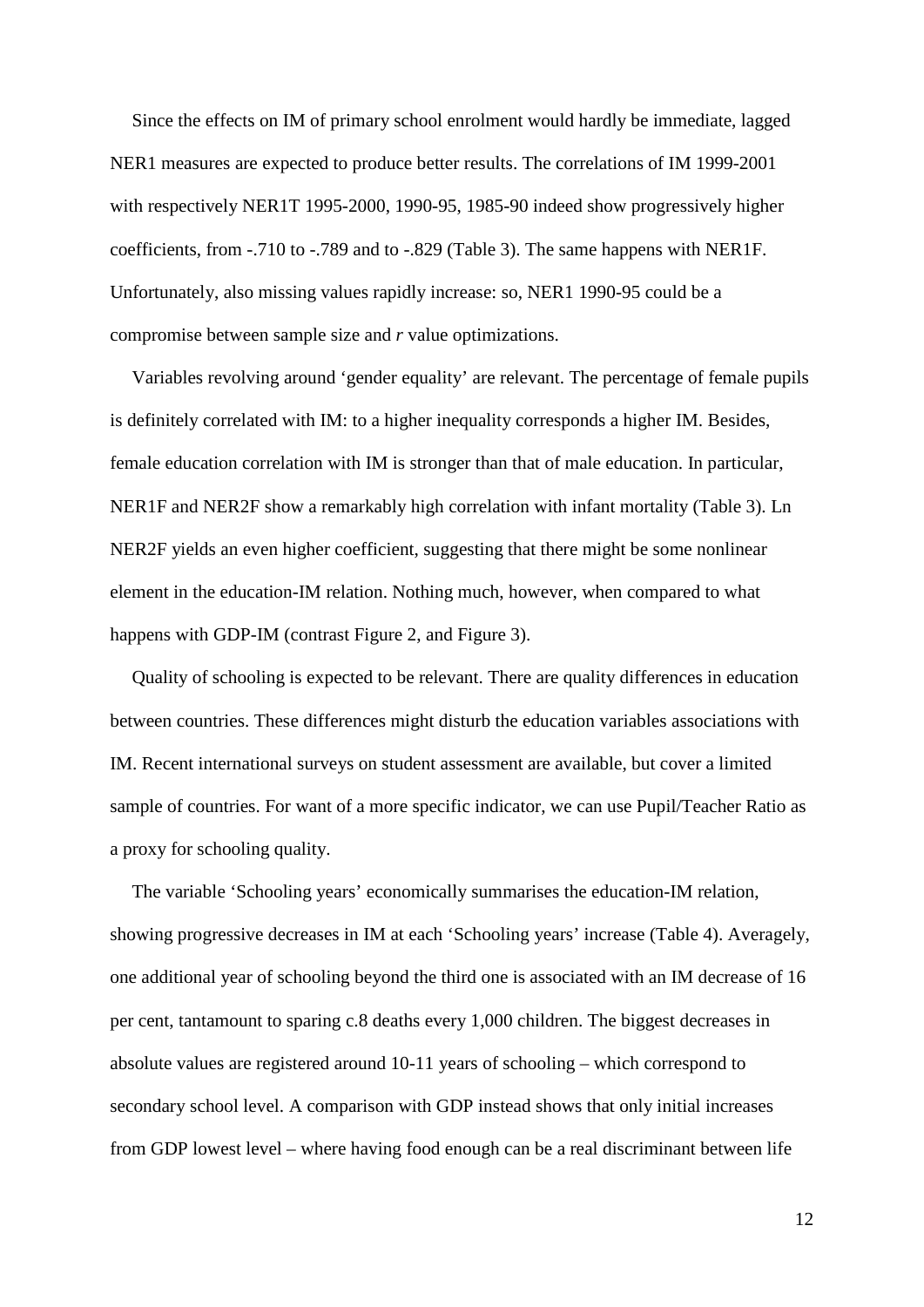and death – are paralleled by IM decreases; further increases generate contradictory results,

and with GDP higher than \$5,000 the income-IM association would be even worse.

| IM                    |              |                        |                  |               |                  | Schooling Years Total (Both Sexes) |                  |                                                                      |                  |  |  |  |
|-----------------------|--------------|------------------------|------------------|---------------|------------------|------------------------------------|------------------|----------------------------------------------------------------------|------------------|--|--|--|
|                       | 3            | $4 - 5$                | $6 - 7$          | $8-9$         | $10 - 11$        | $12 - 13$                          | 14-15            | 16-17<br>5.6<br>$-7.9$<br>$-58.5$<br>$3501 -$<br>4000<br>27.4<br>7.1 | 18-19            |  |  |  |
| IM (average values)   | 131.0        | 107.8                  | 95.4             | 74.7          | 46.5             | 25.7                               | 13.5             |                                                                      | 4.4              |  |  |  |
| IM Variation (abs.v.) | $=$          | $-23.2$                | $-12.4$          | $-20.7$       | $-28.2$          | $-20.8$                            | $-12.2$          |                                                                      | $-1.2$           |  |  |  |
| IM Variation $(\%)$   | $=$          | $-17.7$                | $-11.5$          | $-21.7$       | $-37.7$          | $-44.8$                            | $-47.4$          |                                                                      | $-21.5$          |  |  |  |
|                       |              | Level of GDP PC (US\$) |                  |               |                  |                                    |                  |                                                                      |                  |  |  |  |
|                       | $O -$<br>500 | $501 -$<br>1000        | $1001 -$<br>1500 | 1501-<br>2000 | $2001 -$<br>2500 | $2501 -$<br>3000                   | $3001 -$<br>3500 |                                                                      | $4001 -$<br>5000 |  |  |  |
| IM (average values)   | 92.7         | 60.3                   | 32.3             | 40.5          | 22.5             | 25.1                               | 20.3             |                                                                      | 22.1             |  |  |  |
| IM Variation (abs.v.) | $=$          | $-32.4$                | $-28.0$          | 8.2           | $-18.0$          | 2.6                                | $-4.8$           |                                                                      | $-5.3$           |  |  |  |
| IM Variation (%)      | =            | $-35.0$                | $-46.4$          | 25.4          | $-44.4$          | 11.6                               | $-19.1$          | 35.0                                                                 | $-19.3$          |  |  |  |

*Table 4. Infant Mortality (1999-2001) Variation According to Number of Schooling Years (1998-2002), and to Level of GDP PC (1995-2000): World's Countries (N = 151, 131)*

With regards to education and CM, it is worth noticing that CM – spanning a longer period than  $IM$  – is expected to be less sensitive to both endogenous causes of death (such as immaturity), which particularly operate over the neonatal period, and 'democratic' benefits from breastfeeding, which evaporate over time. Conversely, CM is expected to be more sensitive to other determinants of survival, such as education. And 1-4 years mortality is expected to be even more sensitive. However, both CM and 1-4 years mortality correlations with education indicators show coefficients alternatively slightly better or worse than those for IM (Table 3). The reason for these close results could be that, since most of CM concentrates in the first year of life, the latter provides room for a wide variance in survival due to education; while deaths independent from education level (such as deaths due to accidents) would be more numerous in the longer period. Also the splitting up of IM into neonatal mortality (that during the first month) and postneonatal (1-11 months) yields results mirroring those obtained with IM. In any case, all these close results boost the reliability of the education-IM link.

Table 5 illustrates some linear regression models. The purpose of Model 00 is to show the relation of IM with each of some basic education indicators, controlling for all the others. The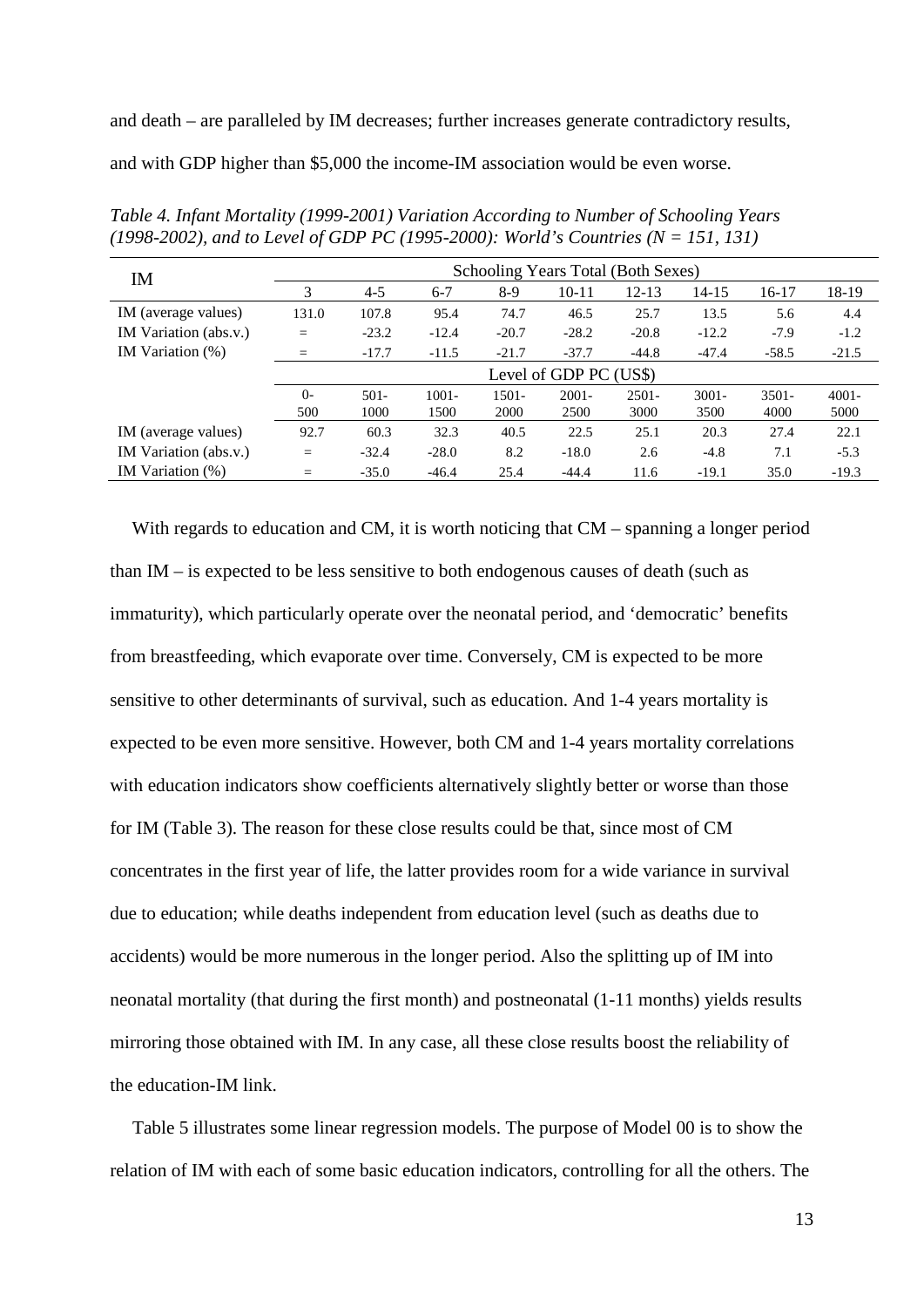significance of NER1T tells us that even a few years of schooling are accompanied by an IM decline. NER2T, however, is more relevant. In turn, tertiary education contribution is nonsignificant, when controlling for the other variables. The most basic of education indicators, 'Literacy rate' (not shown in Model 00), when used together with NER1T and NER2T to predict IM, makes NER1T contribution nonsignificant, but proves to be less good than NER2T. 'Dailies' – a facet of education ignored by schooling indicators – makes here a more limited and dubious contribution. Finally, the contribution by both 'Gender equality' and 'Staff adequacy' is not taken out by that of the other variables.<sup>5</sup> If we limit the sample only to developing countries, we obtain substantially the same results. An income variable would be nonsignificant in this Model; a transformed income variable would be significant, without altering the education variables contribution (Model 0).

|                                         | Model 00     |      | Model 0     |      | Model 1     |       | Model 2    |      | Model 3 |            |  |
|-----------------------------------------|--------------|------|-------------|------|-------------|-------|------------|------|---------|------------|--|
| Independent Variables                   | <b>B</b> eta | Sig. | Beta        | Sig. | Beta        | Sig.  | Beta       | Sig. | Beta    | Sig.       |  |
| NER1T 1990-95                           | $-.217$      | .005 | $-.187$     | .008 | $-.159$     | .025  |            |      |         |            |  |
| Ln NER1T 1990-95                        |              |      |             |      |             |       | $-.147$    | .024 | $-.170$ | .008       |  |
| NER2T 1990-2000                         | $-.345$      | .001 | $-.236$     | .027 |             |       |            |      |         |            |  |
| NER2F 1990-2000                         |              |      |             |      | $-.458$     | .000. | $-.334$    | .000 | $-.266$ | .004       |  |
| GER3T 1995-2000                         | .030         | .680 | .038        | .592 |             |       |            |      |         |            |  |
| Ln GER3T 1995-2000                      |              |      |             |      |             |       | $-.232$    | .007 | $-.294$ | .001       |  |
| Dailies 1990-2000                       | $-.105$      | .065 | $-.031$     | .607 |             |       |            |      |         |            |  |
| Ln Dailies 1990-2000                    |              |      |             |      |             |       |            |      | $-166$  | .031       |  |
| Pupil/Teacher Ratio, Primary 1990-2000  | .220         | .004 | .225        | .005 | .225        | .002  | .158       | .033 |         |            |  |
| Fem. Sec. Enrol. (% of total) 1990-2000 | $-.216$      | .000 | $-142$      | .012 | $-.169$     | .004  | $-.160$    | .004 | $-.134$ | .015       |  |
| Ln GDP PC (constant 1995 \$) 1995-2000  |              |      | $-.268$     | .004 |             |       |            |      |         |            |  |
| N                                       | 108          |      | 103         |      | 111         |       | 111        |      | 107     |            |  |
| Multiple R and $(Adj. R2)$              | .912(.821)   |      | .920 (.835) |      | .912 (.825) |       | .921(.840) |      |         | .924(.847) |  |

*Table 5. Infant Mortality Determinants (Dependent Variable IM 1999-2001; Linear Models 00, 0, 1, 2, 3); World's Countries*

Model 1 shows that, by choosing only four strictly educational variables, with untransformed values, R is .912, all variables being significant. NER2F, which takes also account of gender, makes the biggest contribution to the model. Model 2 is based on the hypothesis that, when a society has achieved mass education, further increases in education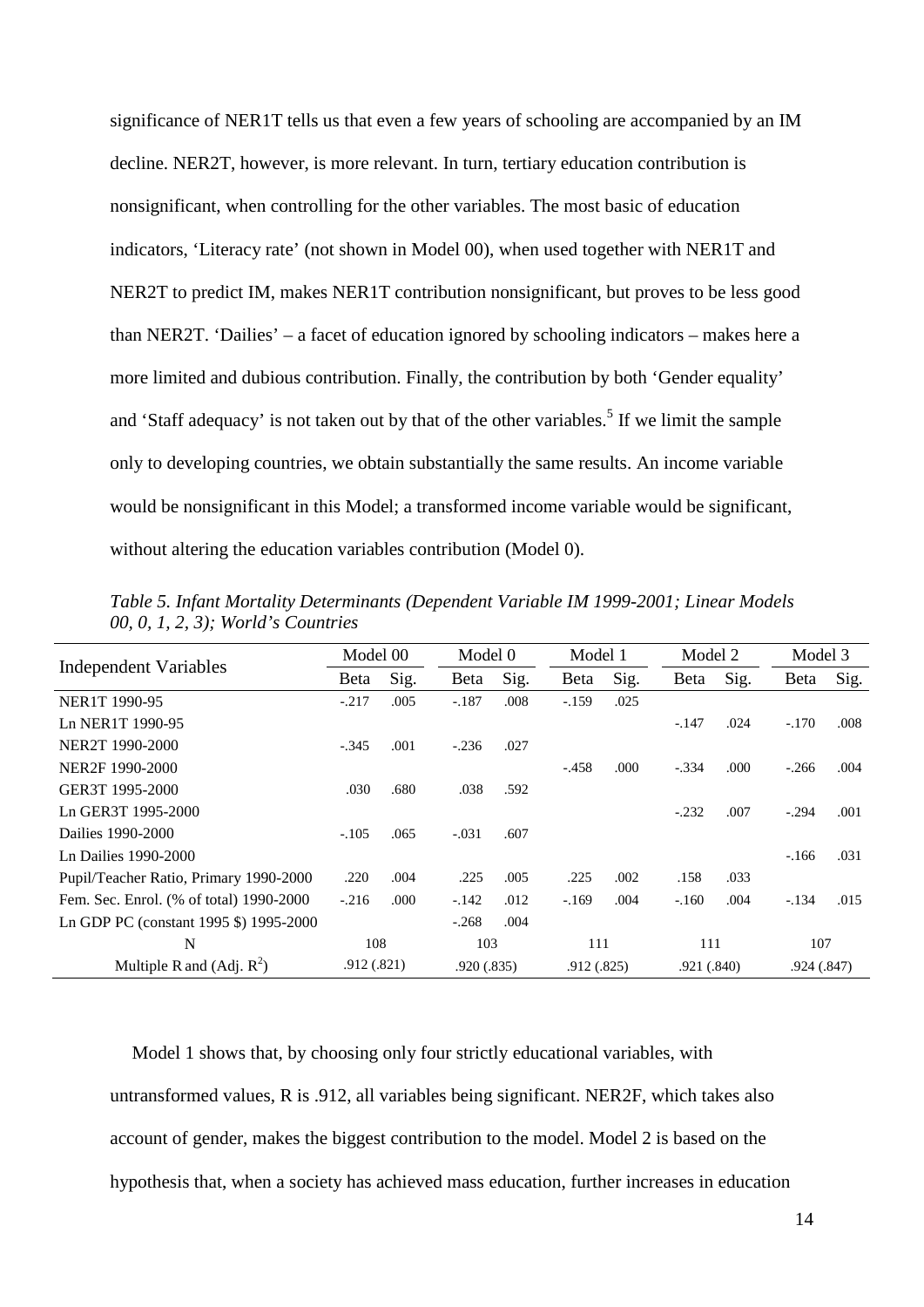yield decreasing benefits for infant mortality (see also Figure 4), and that it is difficult, in any case, to further reduce IM when its level is low enough to be affected more by endogenous than exogenous factors. This hypothesis might be sound: by using in lieu of NER1T and GER3T their logarithms, a slightly better fit is obtained. If we add the logarithm of 'Dailies', R rises further.

#### **C. The Demographic Variables Influence**

The main demographic variables used to predict IM are so correlated with education variables that they seem to overlap one another: the correlation coefficient of NER2F with birth rate (BR) and total fertility (TFR) is -.911 and -.895. Besides, as expected, also women's age at marriage<sup>6</sup> is correlated with the education variables, though less closely (with NER2F .728, whereas with IM -.625). However, the demographic paradigm variables generate interesting results: by using  $TFR - Table 6$ , Model  $4 -$  we obtain coefficients equal to those of Model 3. Equivalent results are reached when birth rate is used.

|                                          | Model 4     |      | Model 5    |      | Model 6    |      | Model 7     |      | Model 8    |      |
|------------------------------------------|-------------|------|------------|------|------------|------|-------------|------|------------|------|
| Independent Variables                    | Beta        | Sig. | Beta       | Sig. | Beta       | Sig. | Beta        | Sig. | Beta       | Sig. |
| Ln NER1T 1990-95                         | $-.132$     | .034 | $-.119$    | .031 | $-.172$    | .000 | $-.188$     | .000 | $-.155$    | .005 |
| NER2M 1990-2000                          |             |      |            |      |            |      |             |      | $-.119$    | .047 |
| NER2F 1990-2000                          | $-.235$     | .018 |            |      |            |      |             |      |            |      |
| Ln GER3T 1995-2000                       | $-.201$     | .019 |            |      | $-.231$    | .000 | $-186$      | .004 | $-.225$    | .002 |
| Ln Dailies 1990-2000                     |             |      | $-.137$    | .027 |            |      |             |      |            |      |
| Fem. Sec. Enrol. (% of total) 1990-2000  | $-.155$     | .004 | $-.111$    | .018 | $-179$     | .000 | $-166$      | .000 | $-.095$    | .041 |
| TFR (Total Fertility Rate) 1990-2000     | .297        | .003 |            |      |            |      |             |      |            |      |
| BR (Birth Rate) 1990-2000                |             |      |            |      | .448       | .000 | .355        | .000 | .401       | .000 |
| BR (Birth Rate) Squared 1990-2000        |             |      | .643       | .000 |            |      |             |      |            |      |
| Female Employees Agric. (%) 1990-2000    |             |      |            |      |            |      |             |      | .133       | .010 |
| Grs Foreign Invest. (% of GDP) 1990-2000 |             |      |            |      |            |      |             |      | .066       | .045 |
| Dummy Conflict                           |             |      |            |      | .181       | .000 | .137        | .000 | .106       | .005 |
| Tmax (ave. max. temperat.) sq. 1961-1990 |             |      |            |      | $-144$     | .001 | $-.082$     | .092 | $-.117$    | .015 |
| Hospital Beds 1990-2000                  |             |      |            |      | .003       | .939 | .055        | .226 |            |      |
| Ln GDP PC (constant 1995 \$) 1995-2000   |             |      |            |      |            |      | $-.192$     | .000 |            |      |
| N                                        | 112         |      | 118        |      | 110        |      | 107         |      | 90         |      |
| Multiple R and $(Adj. R2)$               | .924 (.847) |      | .941(.881) |      | .963(.923) |      | .967(0.929) |      | .964(.922) |      |

*Table 6. Infant Mortality Determinants (Dependent Variable IM 1999-2001; Linear Models 4, 5, 6, 7, 8); World's Countries*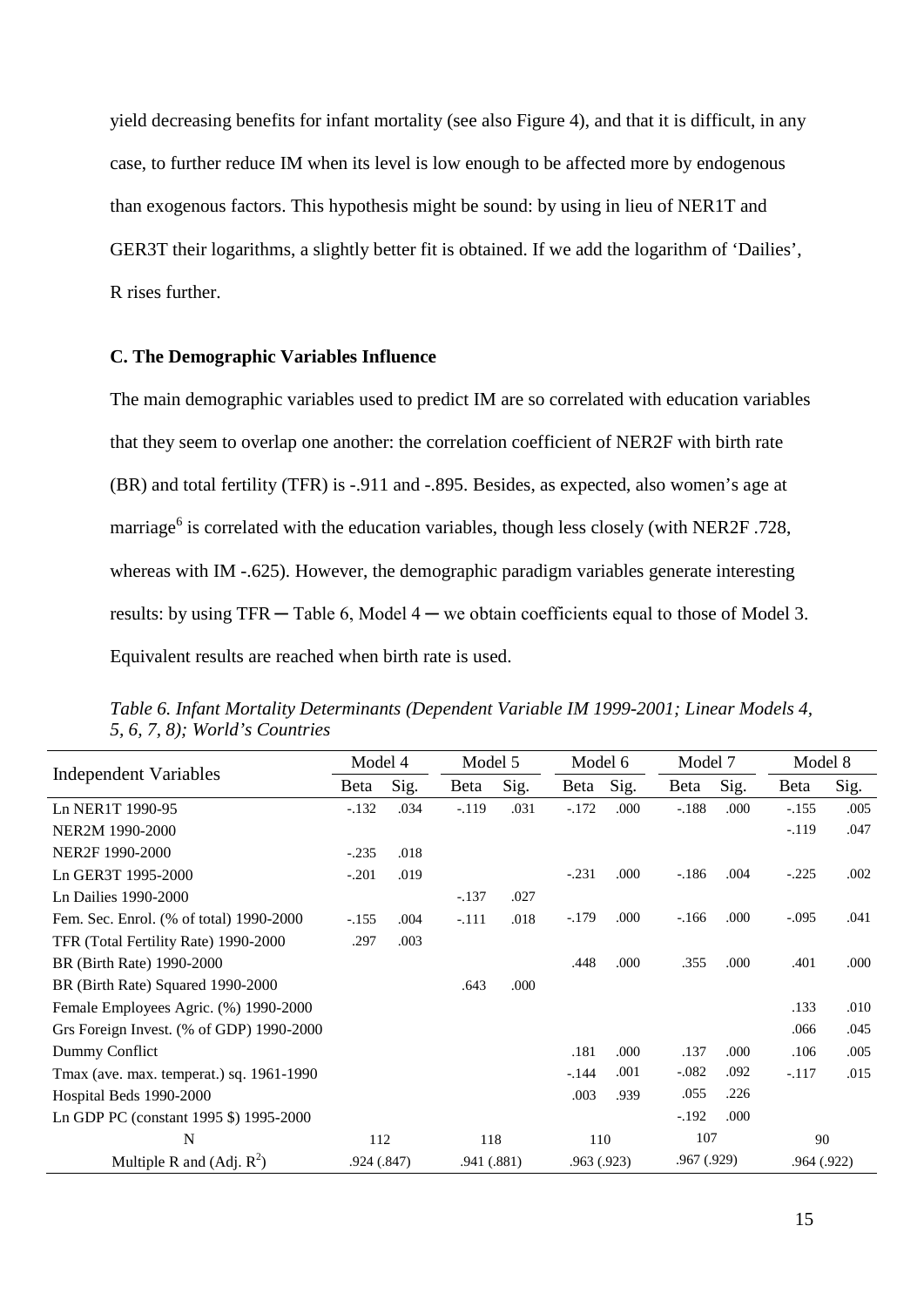Therefore, an increase in the number of children is associated with higher chances of untimely death for them. Further, we may hypothesise that IM would rise more than proportionally when BR and TFR are high: in other words, an increase of, let's say, 20 per cent in average fertility would be matched by a larger increase in IM when TFR is already 5 children per woman. Model 5 seems to confirm this hypothesis: R rises when squared birth rate is included.

#### **D. Checking the Dependency Variables Impact**

To check the dependency-IM link, we used variables such as the sum of the import and export values ('Trade in goods as a share of GDP') and foreign investment ('Gross foreign direct investment as a share of GDP'). The correlation between 'Trade in goods' and IM is negative, though nonsignificant: IM declines when the incidence of 'Trade' rises. The correlation between foreign investment and IM is negative and significant: IM declines when investment rises. 'Foreign investment' – in contrast to dependency theory – is also positively and significantly correlated with NER2F. The function and effects of this investment are expected to be different in developed and developing countries: this advocates a breakdown by country groups. However, when the analysis is restricted to developing countries, 'Trade' & foreign investment correlations with IM and NER2F yield substantially the same results obtained with the larger sample. We can use 'Foreign investment' to obtain better fitting models (see Table 6, Model 8), but one must bear in mind that this variable contribution is opposite to that expected by the dependency theory. Also 'Aid per capita' is negatively correlated with IM, though the relation is nonsignificant (Burnside and Dollar, 1998).

#### **E. The Armed Conflict Role**

Unlike past wars, contemporary armed conflicts hit mostly civilians, and children all too easily are among the victims. Many conflicts take place in poor countries, exacerbating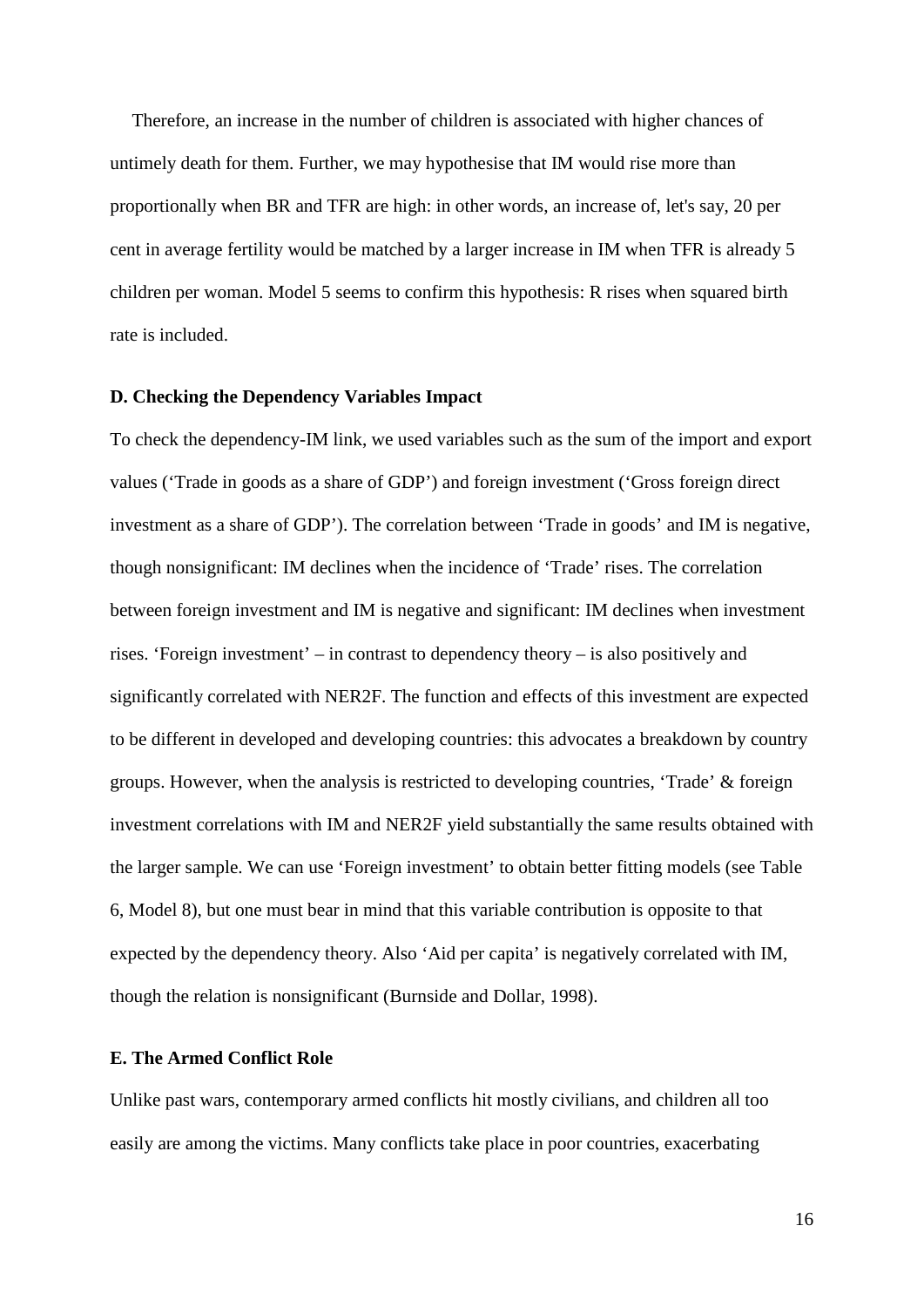people's already negative conditions (Stewart and Humphreys 1997). Infant mortality causes (dysentery, respiratory infections, measles, cholera, and malaria) have a formidable support in people's wasting away caused by conflict.

Figure 3 shows some evidence of this: most of the outliers with a higher IM are countries in which an armed conflict has recently occurred. Instead, there is no real outlier on the lower IM side: this suggests that factors other than education can limitedly improve IM rates. To further check the conflict impact, we built a *dummy* based on presence/absence (value  $= 1/0$ ) of an armed conflict over the last few years.<sup>7</sup> By itself, the dummy 'Conflict' is definitely significant (for 'Conflict' and IM, *t*-test = 9.258). The dummy 'Conflict', when used together with other variables, makes a contribution to the models fit (Models 6-7-8). However, part of the 'Conflict' contribution is included in other explicative variables such as education indicators, which understandably are negatively affected by a situation of conflict (for 'Conflict' and NER2F, *t*-test = -5.817).

*Figure 3. Scatterplot of Infant Mortality and Female Secondary Education, with Linear Regression Fit Line, Confidence Interval and Some Outliers; World's Countries (N = 143)*

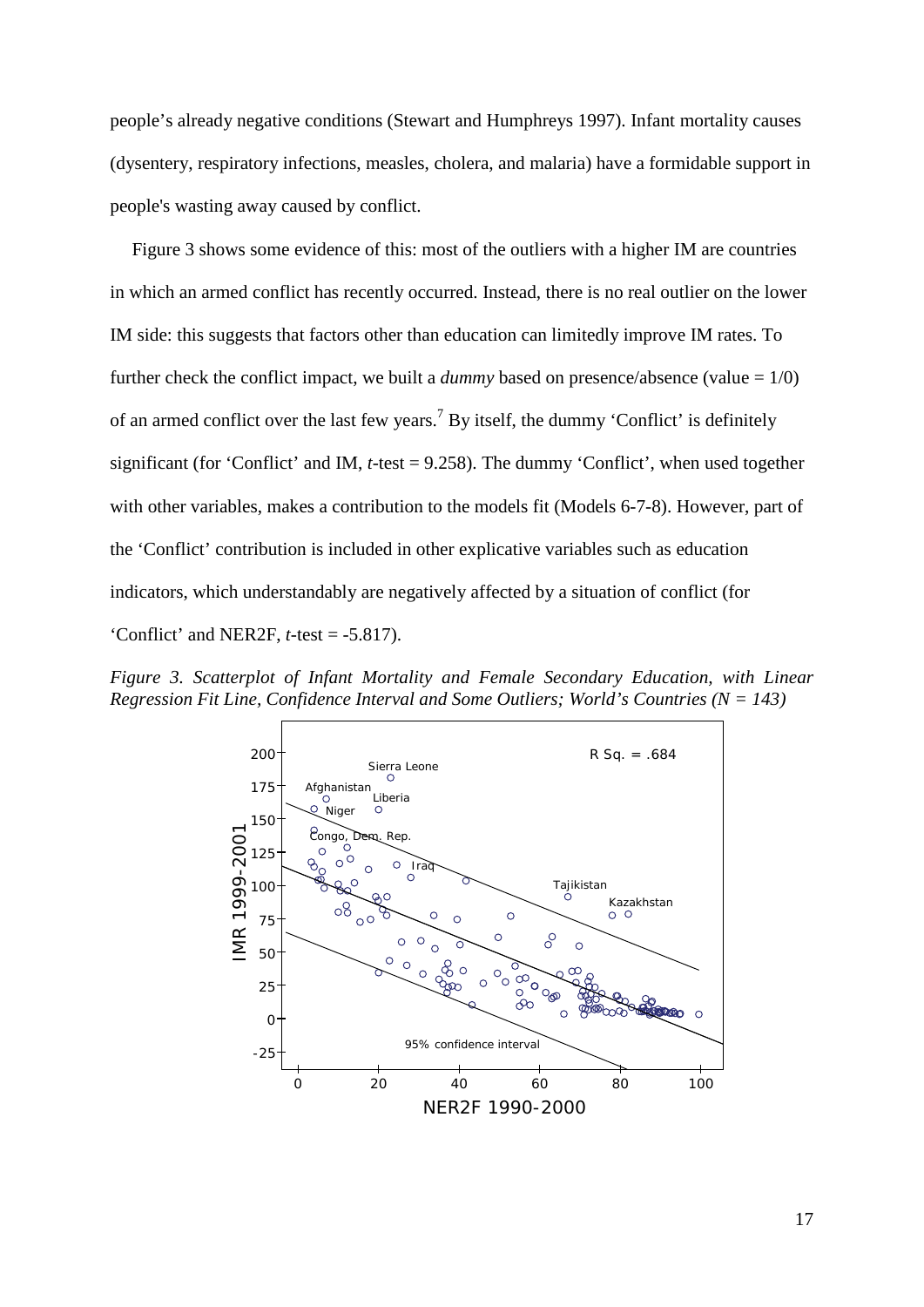#### **F. Contributions of Other Structural Variables**

Other aspects seem to be associated with infant mortality. It's worth noticing 'Female Employees in agriculture as a share of female employment'. This indicator measures the propensity to agriculture as well as the rurality level. For structural reasons, rurality implies difficult environmental conditions, limited access to medical facilities, lower education and higher infant mortality. By contrast, the negative image of urban life that was appropriate to  $19<sup>th</sup>$  century Western countries – when cities were demographic 'sinks' – appears without foundation today. Besides, since it concerns women, 'Female Employees in agriculture' measures work away from home, and in difficult conditions, of those who are so important for children's health. Unsurprisingly, the correlation between 'Female Employees in agriculture' and IM is .787, whereas the variable 'Non-Urban pop.', which captures only some of the aspects underlying 'Female employees in agric.', shows a lower correlation ('Non-Urban pop.' and IM  $= .614$ ). On the other hand, these two variables, as expected, are similarly correlated with female education: with NER2F, respectively  $r = -0.766$  and  $-0.687$ .

In turn, variables such as 'Public health expenditure as a share of GDP', 'Hospital beds' or 'Physicians', per pop., which are largely depending upon the society's socio-economic structure, are unimpressively correlated with IM (respectively,  $r = -0.489$ ,  $-0.473$  and  $-0.581$ ). If we limit the sample only to developing countries, the results would worsen  $(r = -0.287, -0.463)$ and -.576). For instance, a long series of developing countries, from Mongolia to Djibouti, from Armenia to Cameroon, from Papua New Guinea to the Republic of Congo, present IM rates much higher than those expected on the basis of their 'Hospital beds'. When added to any of our models, 'Public health' variables proved to be nonsignificant (Table 6), whatever the sample (all countries or developing countries). Transformed income variables, instead, would slightly improve our Models (see Models 6-7).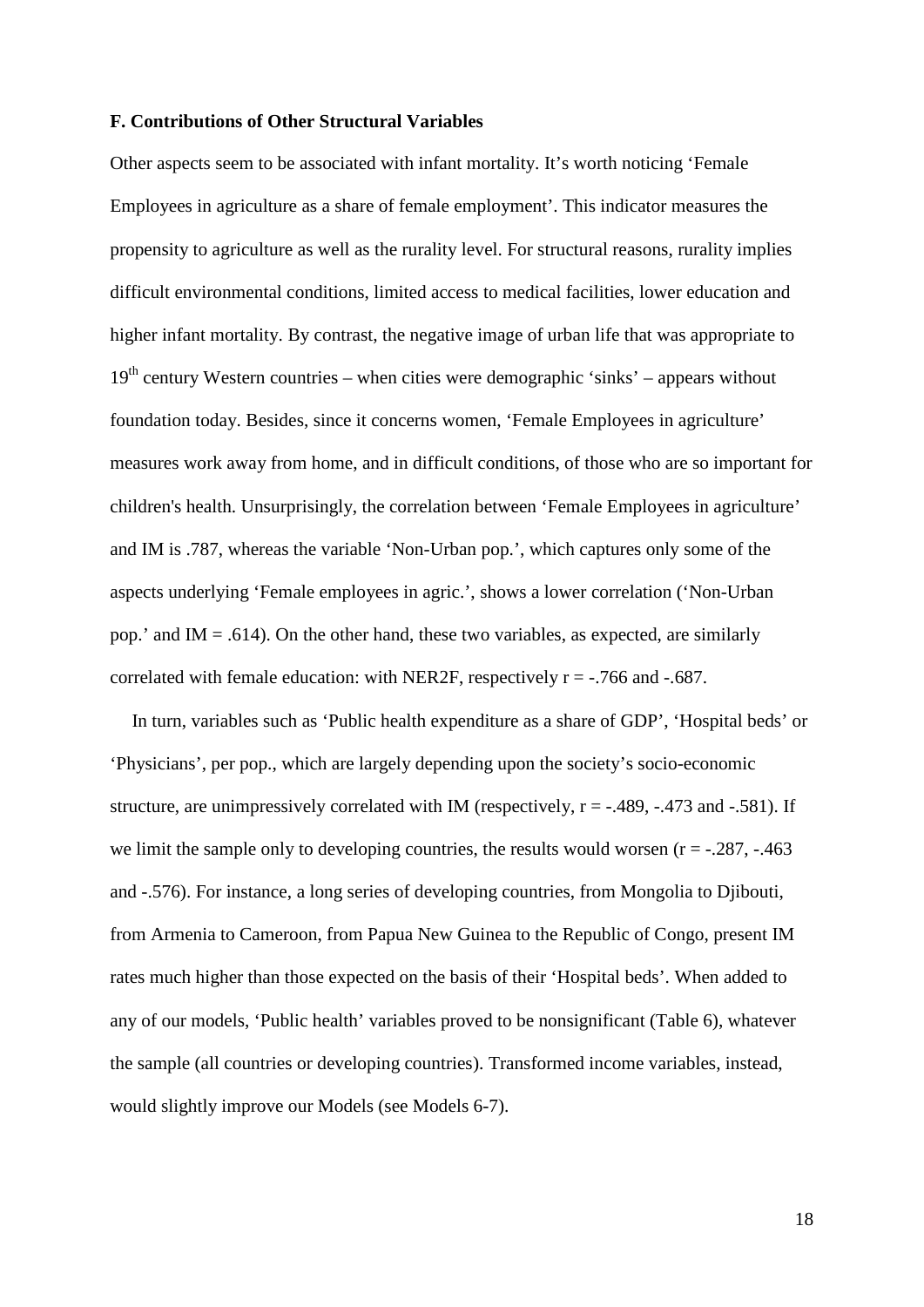### **G. The Education-IM Relation in Subsets of Countries with Different Infant Mortality**

#### **Levels**

The high coefficients of the education-IM correlations, obtained with all the world countries, suggest that observed values must be close to fit values, whatever the IM level. However, this is too important an issue to leave it unchecked. Therefore, we divided all countries in quartiles according to their IM. We found (Figure 4) that several of the countries with the highest IM  $(4<sup>th</sup>$  quartile) show IM observed values still higher than those expected on the basis of their (low) education. For countries with low IM ( $2<sup>nd</sup>$  and  $1<sup>st</sup>$  quartile), the situation is the opposite: IM observed values are in many cases lower than the fit ones. Therefore, the fact of belonging to different IM levels constitutes additional information, useful to better predict the trend of the education-IM link.

*Figure 4. Scatterplot of Infant Mortality and Set of Education Indicators, Showing IM Quartiles and Linear Regression Fit Line; World's Countries (N = 158)*



However, the education-IM relation does not show momentous changes at different IM levels. To check this point, we had recourse to regressions of IM on a set of basic education indicators, for countries within each quartile. This set includes an indicator of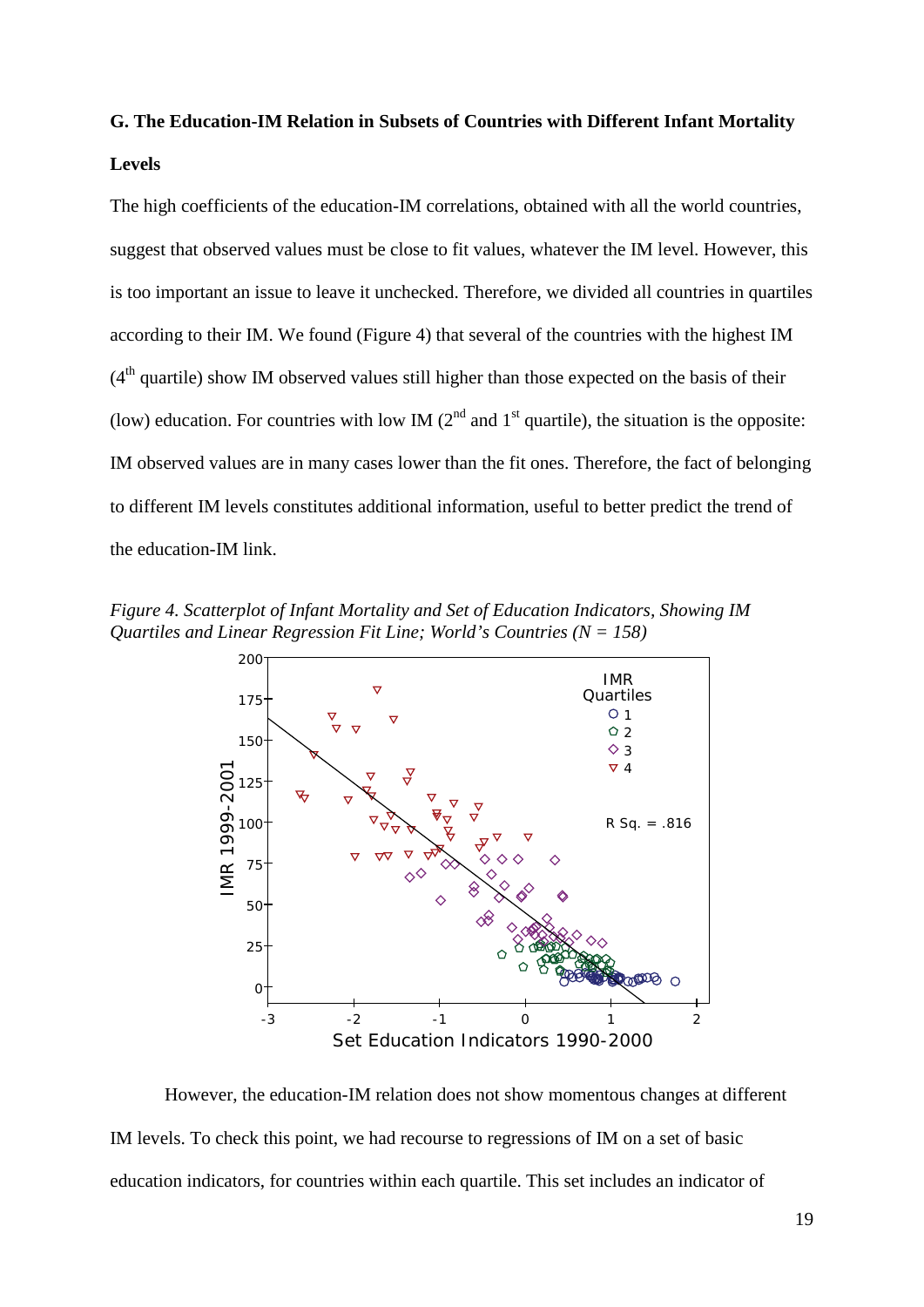enrolment for each education level, and indicators for 'Dailies', 'Gender equality', 'Staff adequacy' and 'Conflict'. <sup>8</sup> The education indicators are based on *gross* enrolment: though less accurate than *net* enrolment indicators, they are the only ones providing enough valid cases for calculations within each quartile. Now, the regressions show that in all IM quartiles there is a significant linear relation between education and IM, and R coefficients are quite similar (Table 7). Coefficients are unimpressive, but this is due to the procedure followed, which erodes a substantial part of the original variance, especially on the IM side. The usual procedure consists in dividing countries in other sub-samples, in particular 'developing/developed countries', that are identified substantially by the income PC level, and not by IM, namely the dependent variable values. However, by dividing countries according to their IM, a more accurate check of the education-IM link can be obtained. In fact, *all* the countries falling into the third and fourth IM quartile are developing countries, with an average GDP PC 2000 of respectively \$420 (median 270) and \$1,380 (median 955). Therefore, by breaking down countries by IM level we are able to answer both the question 'does the education-IM link work also with high IM countries?' and the question 'does the education-IM link work also with poor countries?'. Instead, if we break down countries by their economic level, we would not answer the first important question, for reasons illustrated by Figure 2.

| Independent variables                    | IΜ                      | No.         |         | Results with adj. quartiles |      |
|------------------------------------------|-------------------------|-------------|---------|-----------------------------|------|
|                                          | <b>Ouartiles</b>        | valid cases | Mult. R | Adj. $R^2$                  | Sig. |
| Set Basic Education Indicators 1990-2000 | All                     | 158         | .904    | .808                        | .000 |
| Set Basic Education Indicators 1990-2000 | 1 <sup>st</sup>         | 40          | .712    | .417                        | .000 |
| Set Basic Education Indicators 1990-2000 | $2^{nd}$                | 39          | .712    | .395                        | .001 |
| Set Basic Education Indicators 1990-2000 | $2^{\text{rd}}$         | 40          | .703    | .383                        | .001 |
| Set Basic Education Indicators 1990-2000 | $\Lambda$ <sup>th</sup> | 39          | .662    | 312                         | .007 |

*Table 7. Education Impact on Infant Mortality: Linear Regressions for Each IM Quartile (Dependent Variable IM 1999-2001); World's Countries*

Ultimately, we can state that the education-IM relation detected when all the world countries are considered, is substantially reproduced within subsets of countries belonging to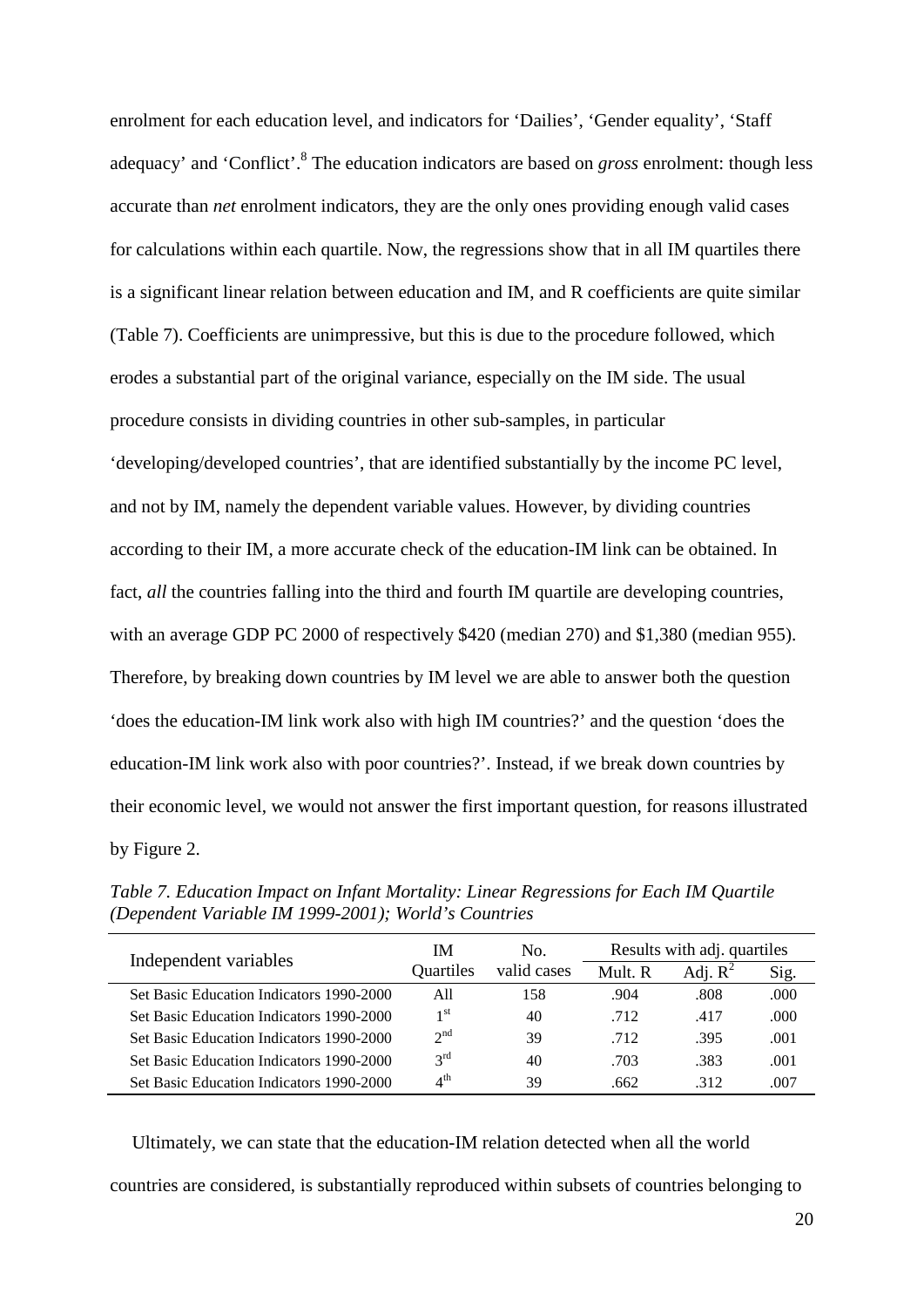various infant mortality levels. It's particularly important that the education-IM relation does not change within countries of the third and fourth quartile (namely, countries with high IM). Interestingly, transformed income measures (ln GDP PC) would be significant in the first, second and fourth quartile, and nonsignificant in the critical third one.

#### **H. Education, Infant Mortality, and the Impact of the Geographical-Cultural Context**

The geographical setting is associated with strong IM differentials (see Table 8, Figure 5). Besides, for Africa and especially sub-Saharan countries, IM rates are higher than those expected on the basis of the education indicator of choice (NER2F); for Latin American countries, lower. Therefore, the fact of belonging to different regions constitutes useful additional information. By adding to education variables the Africa, sub-Saharan Africa and Latin America dummies, we obtain fit values closer to those observed.

*Table 8. Infant Mortality and Impact of the Geographical-Cultural Context: Linear Regressions of IM (1999-2001) on NER2F (1990-2000) for Subsets of Countries Belonging to Specific Geographical Regions or Cultural Contexts; Average Rates and t-Tests for IM and NER1F, NER2F, NER2M, BR (All 1990-2000), GDP PC (1995-2000) in Each Region or Context vs. All the Others*

| Geographical       | Regr. IM on NER2F       |      |      |    | ΙM   |         | NER1F |           | NER <sub>2F</sub> |           | NER <sub>2M</sub> |        | <b>GDP PC</b> |           | BR   |         |
|--------------------|-------------------------|------|------|----|------|---------|-------|-----------|-------------------|-----------|-------------------|--------|---------------|-----------|------|---------|
| cultural context   | region or<br>R<br>$R^2$ | Adj. | Sig. | N  | Ave. | t       | Ave.  | t         | Ave.              | t         | Ave.              |        | Ave.          |           | Ave. |         |
| Africa             | $-.691$                 | .463 | .000 | 38 | 90.0 | 11.0    | 61.8  | $-7.2$    | 23.2              | $-10.7$   | 33.2              | $-7.9$ | 957           | $-7.6$    | 39.4 | 12.5    |
| Africa sub-Saharan | $-.598$                 | .338 | .000 | 34 | 96.1 | 12.5    | 58.8  | $-7.8$    | 19.8              | $-13.2$   | 29.7              | $-8.6$ | 905           | $-7.6$    | 40.7 | 15.2    |
| Asia               | $-.674$                 | .424 | .001 | 20 | 48.7 | .8      | 84.8  | $\cdot^8$ | 56.6              | $\cdot$ 2 | 58.6              | .08    | 5.314         | $-.6$     | 24.9 | $-1.1$  |
| Middle East        | $-.709$                 | .461 | .005 | 14 | 29.5 | $-1.8$  | 78.3  | $-6$      | 56.3              | .1        | 72.2              | 1.8    | 6.647         | $\cdot$ 1 | 28.9 | 1.1     |
| Europe             | $-.718$                 | .502 | .000 | 36 | 8.5  | $-12.6$ | 92.9  | 6.1       | 83.3              | 12.3      | 77.6              | 6.6    | 15.259        | 4.8       | 12.1 | $-20.0$ |
| Lat. Am. & Caribb. | $-.452$                 | .170 | .021 | 26 | 25.1 | $-4.9$  | 90.7  | 3.8       | 58.7              | .8        | 56.9              | $-.4$  | 3,808         | $-2.9$    | 24.4 | $-1.8$  |
| North America      |                         |      |      | 2  | 6.0  | $-11.9$ | 95.5  | 8.3       | 90.4              | 13.6      | 92.2              | 13.7   | 25.403        | 4.4       | 14.0 | $-8.5$  |
| Pred. Muslim pop.  | $-0.772$                | .581 | .000 | 30 | 62.3 | 3.3     | 68.2  | $-3.8$    | 40.8              | $-3.2$    | 49.9              | $-1.9$ | 2,841         | $-3.6$    | 33.1 | 4.1     |

However, this does not mean that the relation between education and IM is different in the various regions. The regressions of IM on NER2F (Table 8, Figure 5) show that, in all the world main geographical regions, there's always a negative and significant linear relation between female education and IM; besides, coefficients – with the partial exception of that for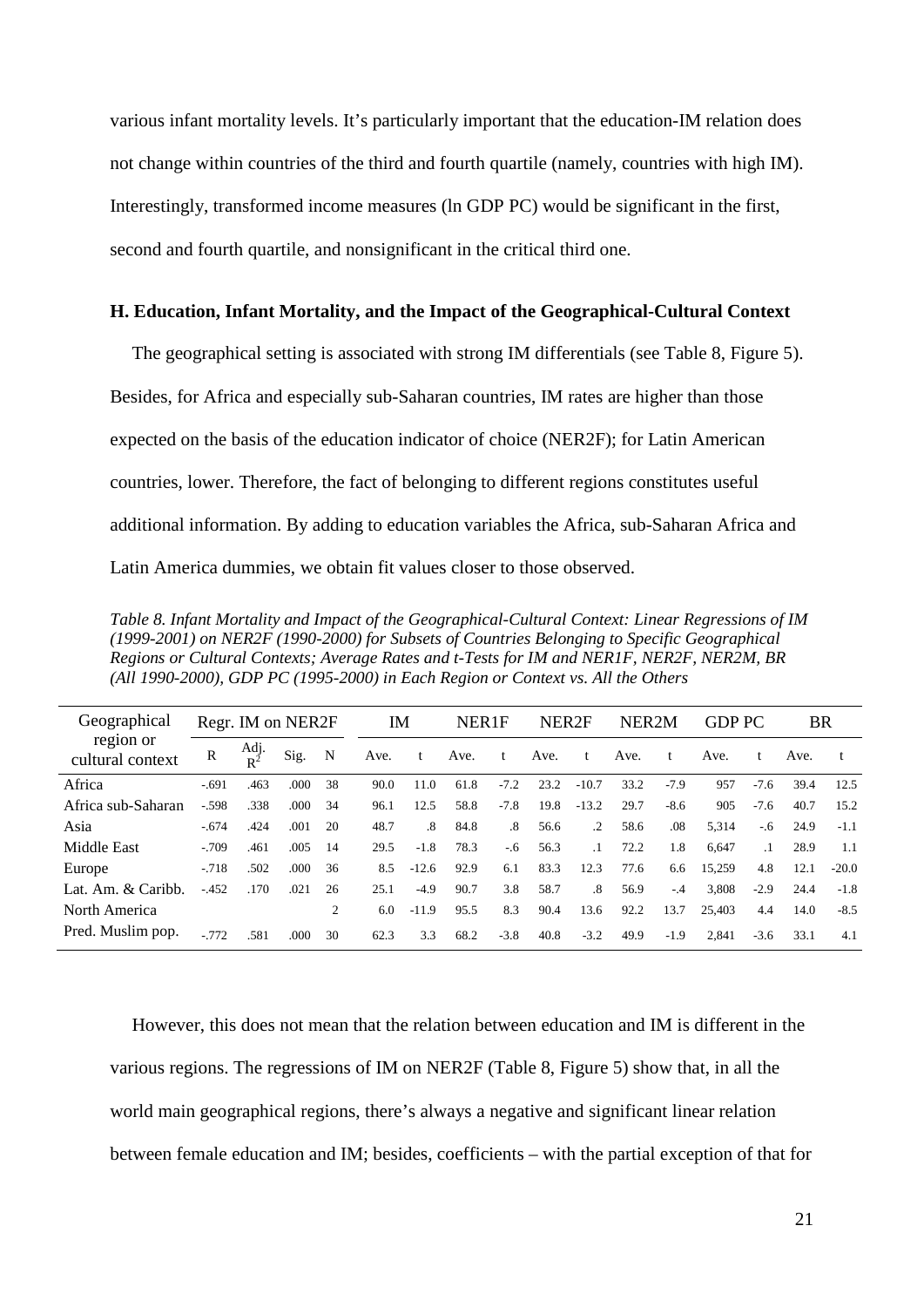Latin America – are similar. Summing up these results, we can state that the education-IM relation is limitedly affected by either the country's geographical context or its IM quartile. After all, countries belonging to the same geographical group tend to coincide – at least for some continents – with some of the abovementioned quartiles: for example Africa = fourth quartile, Europe  $=$  first.

The scatterplots for the geographical contexts show, together with the worst outliers already identified in Figure 3, some further significant cases. For Africa, one can notice the good position of Egypt (in spite of both its modest income and substantial birth rate) and Mauritius, and the positive deviations from the trend of Morocco and Cape Verde. For Asia, the remarkable success of Japan and Korea. For the Middle East, the unsurprising plight of Iraq, and the positions of Bahrain and Israel, very close in spite of their differences in so many other aspects. For Europe, the negative situation of former Communist countries such as Albania and Moldova. For Latin America, the achievements of Barbados and St. Lucia, but also the strong deviations of Bolivia and Guyana, two countries characterised by turbulent politics and social unrest: these two deviations markedly affect the regression results.<sup>9</sup> The geographical-cultural set of countries with predominantly Muslim population shows, together with the leading position of Bahrain, the positive deviations of Morocco, Syria and Saudi Arabia; the latter's IM, however, is higher than that expected from its income.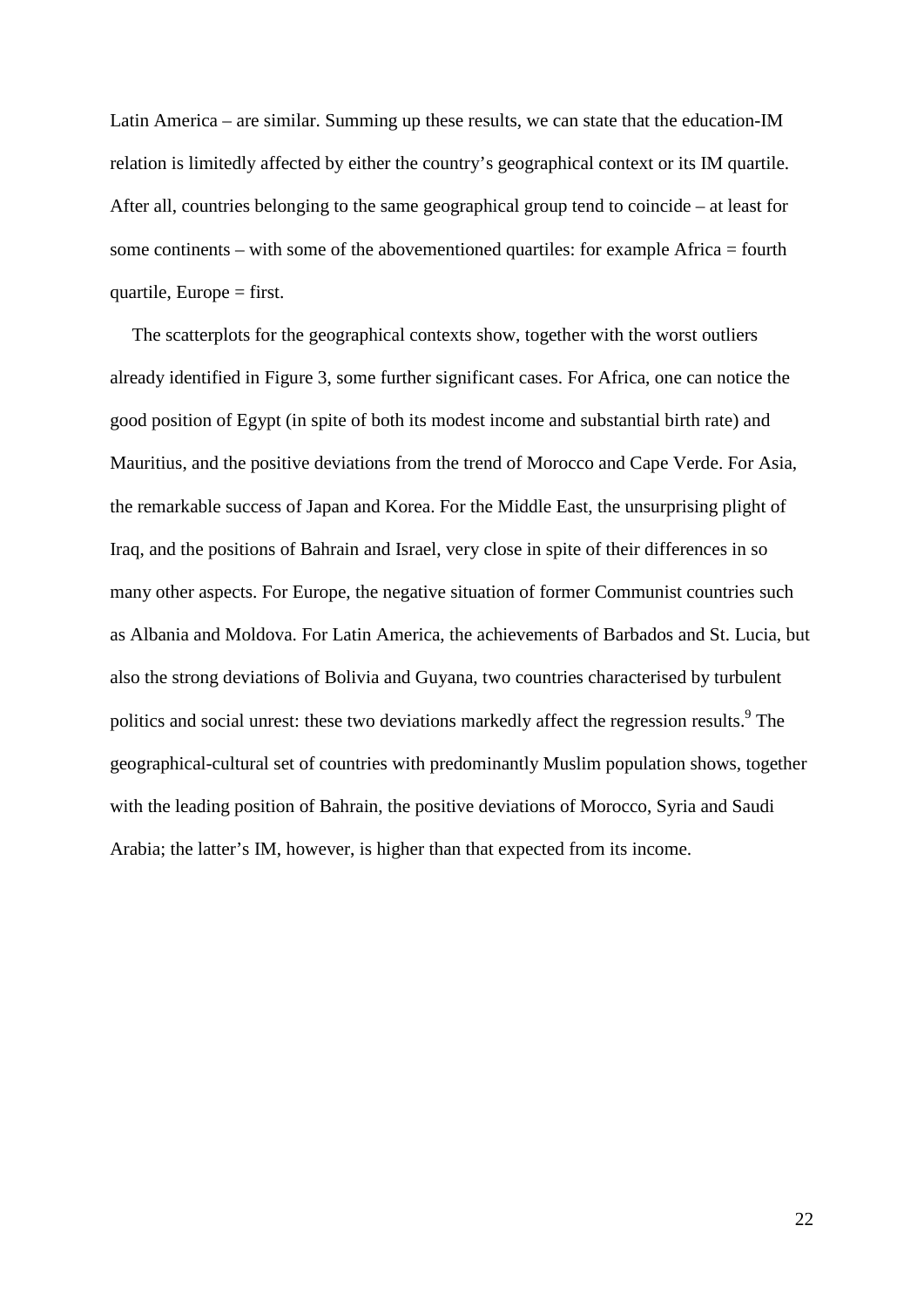*Figure 5. Scatterplots of Infant Mortality and Female Secondary Education for Various Geographical Contexts, with Linear Regression Fit Line; World's Countries (N: See Table 8)*

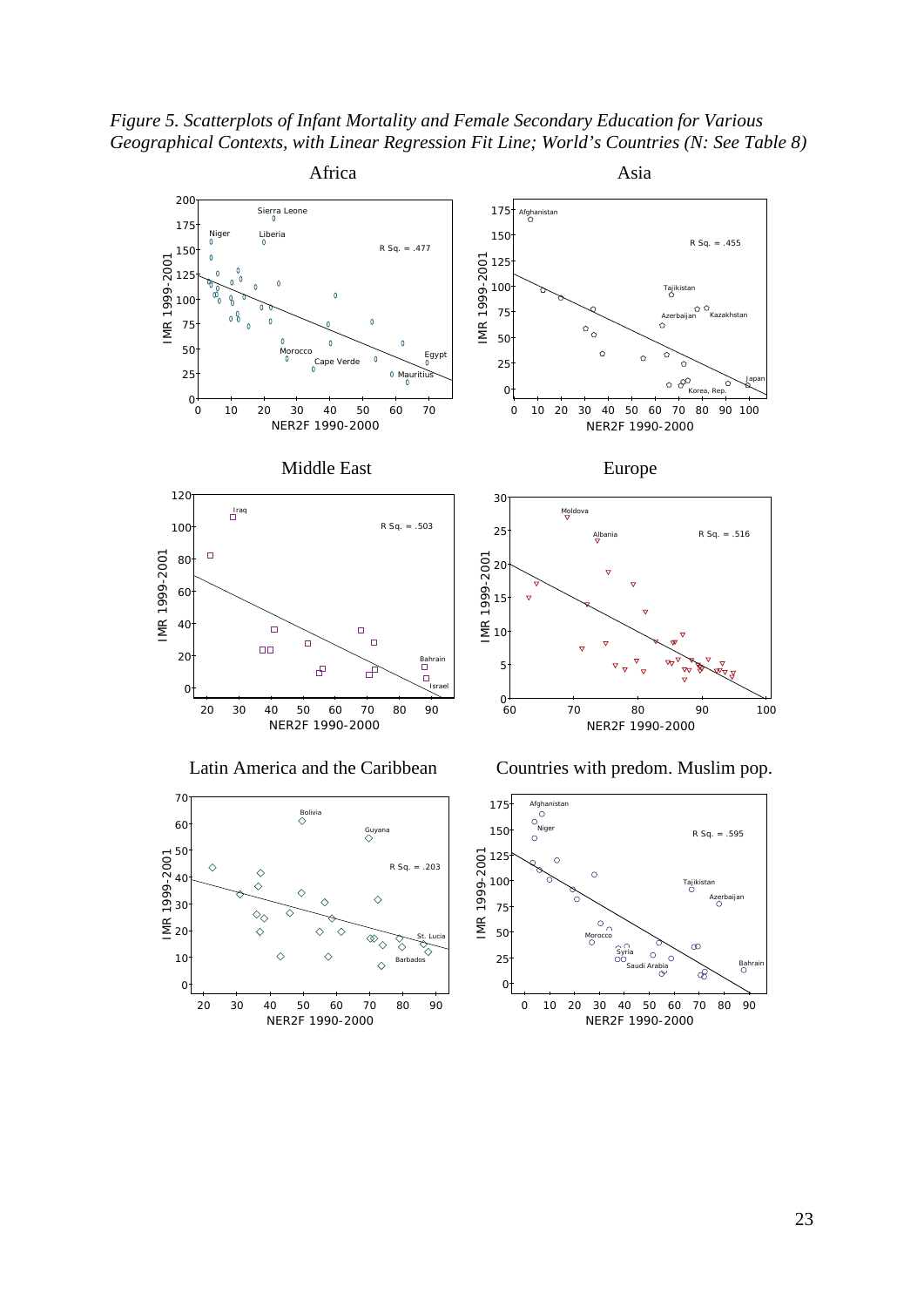The geographical setting is worth further thought. One may notice the strong deviation from average IM registered in sub-Saharan Africa (Table 8). Sub-Saharan Africa presents the worst record in terms of IM, and also by far the worst records in terms of education indicators, GDP and BR. Differences between its average IM, education level and so forth, and those of all the other countries, are significant, as shown by their *t*. Its 'Gender equality' record is the worst, as shown by the gap between its NER2F and NER2M. Sub-Saharan Africa's IM rates, however, are averagely even worse than those expected on the basis of its (low) level of education, as mentioned above. In other words, in sub-Saharan Africa, education seems to be less momentous than it is for example in Latin America. An explanation could be poor government and its correlate, 'conflict'. Conflict in sub-Saharan Africa is significantly more frequent than elsewhere (for the two dummies 'Conflict' and 'Sub-Saharan Africa', Phi = .408, sig. .000). The same happens with HIV incidence. A further factor could be temperature. Sub-Saharan Africa has the highest Tmax (average maximum temperatures): 30.1° C. (Mitchell, Hulme and New, 2002). Its Tmax is significantly different from that of all the other regions:  $t$ -test = 9.253. High temperatures facilitate diseases such as gastro-enteritis and malaria, which are responsible for high IM. Now, the Tmax-IM correlation for all the world countries shows a significant but unimpressive  $r = .412$ : a coefficient by far lower than those obtained with education variables. When used together with education variables, Tmax makes a contribution to the models fit (Table 6). Therefore, the plight of the world's worst region in terms of IM, namely sub-Saharan Africa, is associated with its very poor level of education but also with recurrent 'conflict' and 'high temperatures'. However, ecological factors (Tmax) seem to be marginal in comparison with educational aspects. And, as we have already emphasised, 'conflict' and education are highly and negatively correlated; as are education and HIV.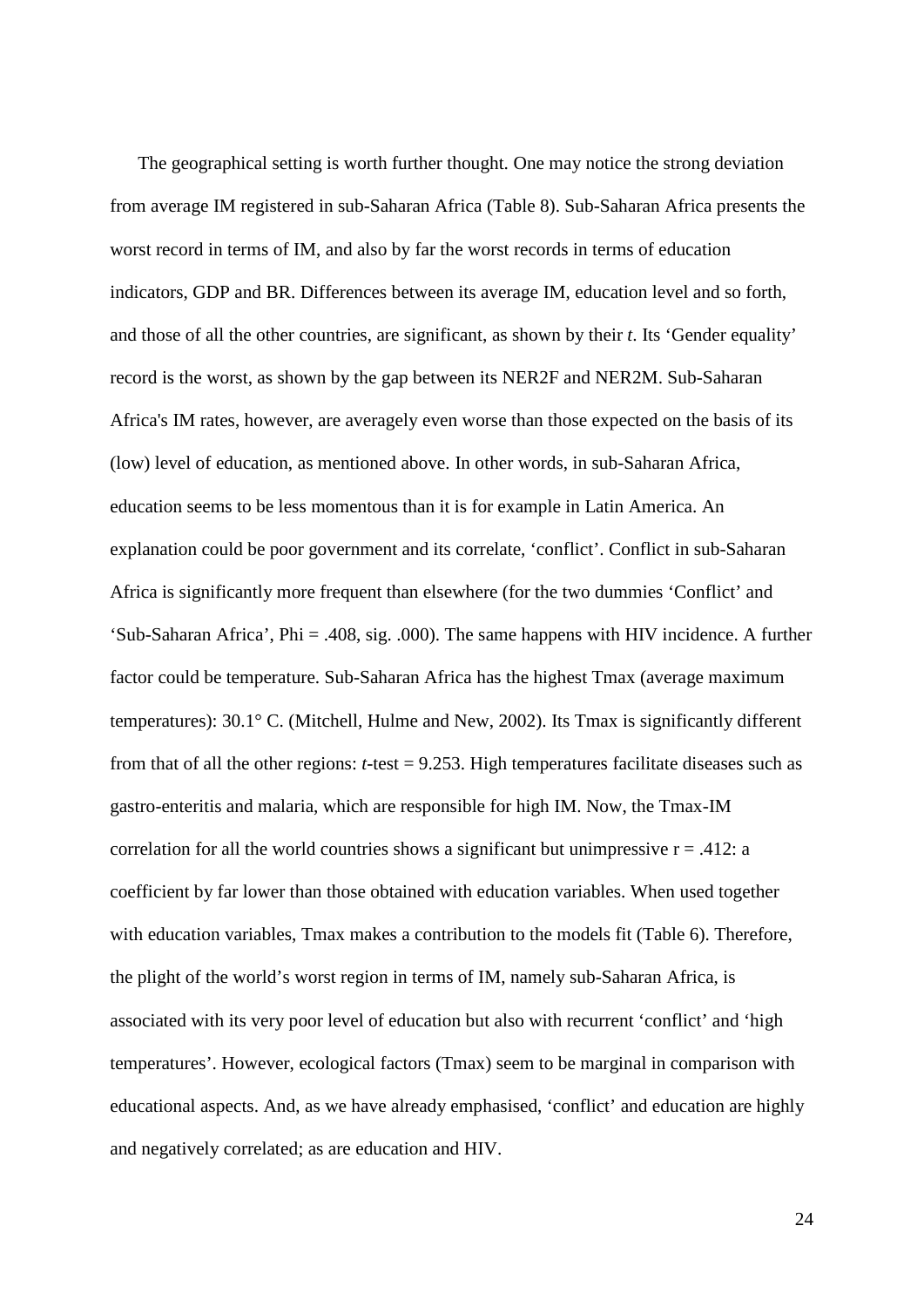Latin America's low IM is accounted for by neither its income nor its birth rate. Its income would predict a much higher IM. Its GDP, for example, is c. half of that of the Middle East, whereas its IM is lower. Its BR, in turn, is the same of Asia, where IM is twice that of Latin America (Table 8). Latin America's IM is lower than that expected also on the basis of its NER2F. However, this fact is accounted for by other education variables. Latin America's NER1F is closer to that of Europe than to that of any other area. Besides, Latin America, with Europe, is the only area where NER2F is higher than NER2M (Table 8): a fact implying an active social role for women.

Finally, one may wonder whether some cultural-religious characteristic has any significant effect on IM and its relation with education. To better investigate this, we distinguished between countries with predominantly Muslim population (>50%) and other countries.<sup>10</sup> The association between NER2F and IM in Muslim countries is quite strong – even stronger than that registered in all the abovementioned geographical regions (Table 8). This confirms the hypothesis of universal benefits of education. At the same time, Muslim countries show an average IM significantly different from other countries (Table 8). However, when we use the dummy 'Predominantly Muslim pop.' together with education indicators (for example NER2F) to predict IM, its contribution is no longer significant. The contribution made by Muslim/non-Muslim, in other words, is dwarfed by the contribution made by education. Muslim countries, in fact, deviate from average NER2F as much as they deviate from average IM (Table 8). Their deviance from the mean is more limited with regards to male education (NER2M). In some Muslim regions, such as the Middle East, male education rates are indeed high and they are associated with IM rates better than those expected on the basis of only female education or of the high BR and the just average income.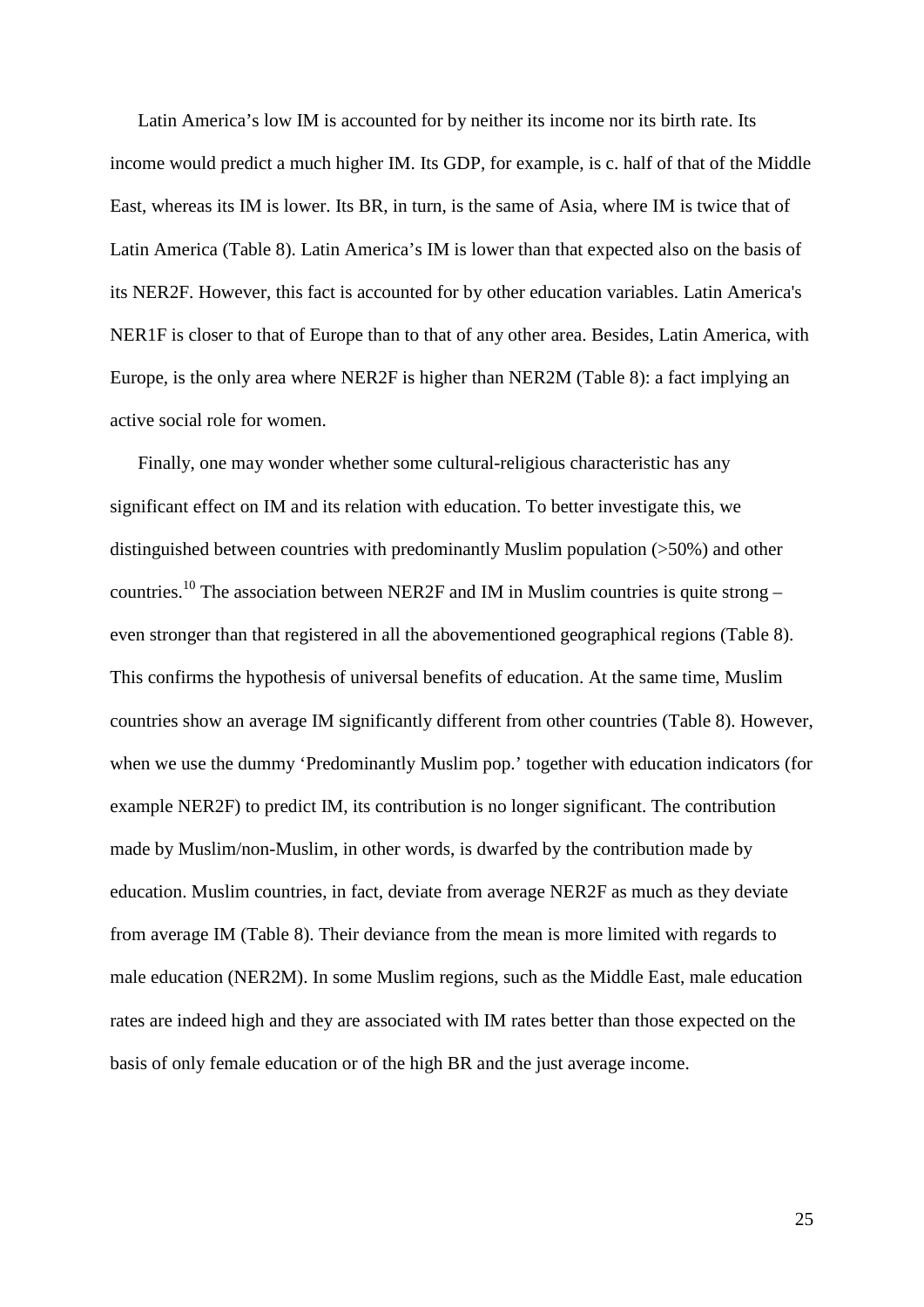The general rule of the greater effectiveness of female education is confirmed by Europe, where very low IM is matched by definitely high female education rates, whereas male rates are less impressive.

#### **DISCUSSION**

This paper has tried to achieve a better evaluation of the education–IM relation. Differently from other studies, it has considered and contrasted a wide series of education variables and mortality measures. It has emerged, first, that the various education variables show dissimilar associations with IM. A few years of education (those of primary school) are paralleled by a longer/healthier life. This is probably due to a change in attitude, since a few years of school is not expected to considerably improve knowledge of health matters. Even literacy is closely correlated with IM: literacy rates, however, measure the condition of all adult population, whereas school enrolment that of a limited age group. Secondary education, anyway, is more momentous when controlling for the other variables. This probably happens because people's knowledge and, above all, attitudes are less affected by literacy and primary education. Tertiary education influence, in turn, seems to be inhibited by the fact that it usually concerns a small portion of the total population. Whereas education variables not distinguishing genders miss the special contribution of mothers to children's health. Some satellite parameters of education (for example 'Dailies') show a lower association with IM. School staff numerical adequacy (a proxy for quality of schooling) is definitely relevant for IM, even when controlling for other education variables: something planners should think about.

So, differences between the various education facets do matter. Instead, the breaking down of mortality in infant, child, 1-4 years, and postneonatal mortality, has shown that the education variables associations with all these measures are similar. This seems to support the relevance of education.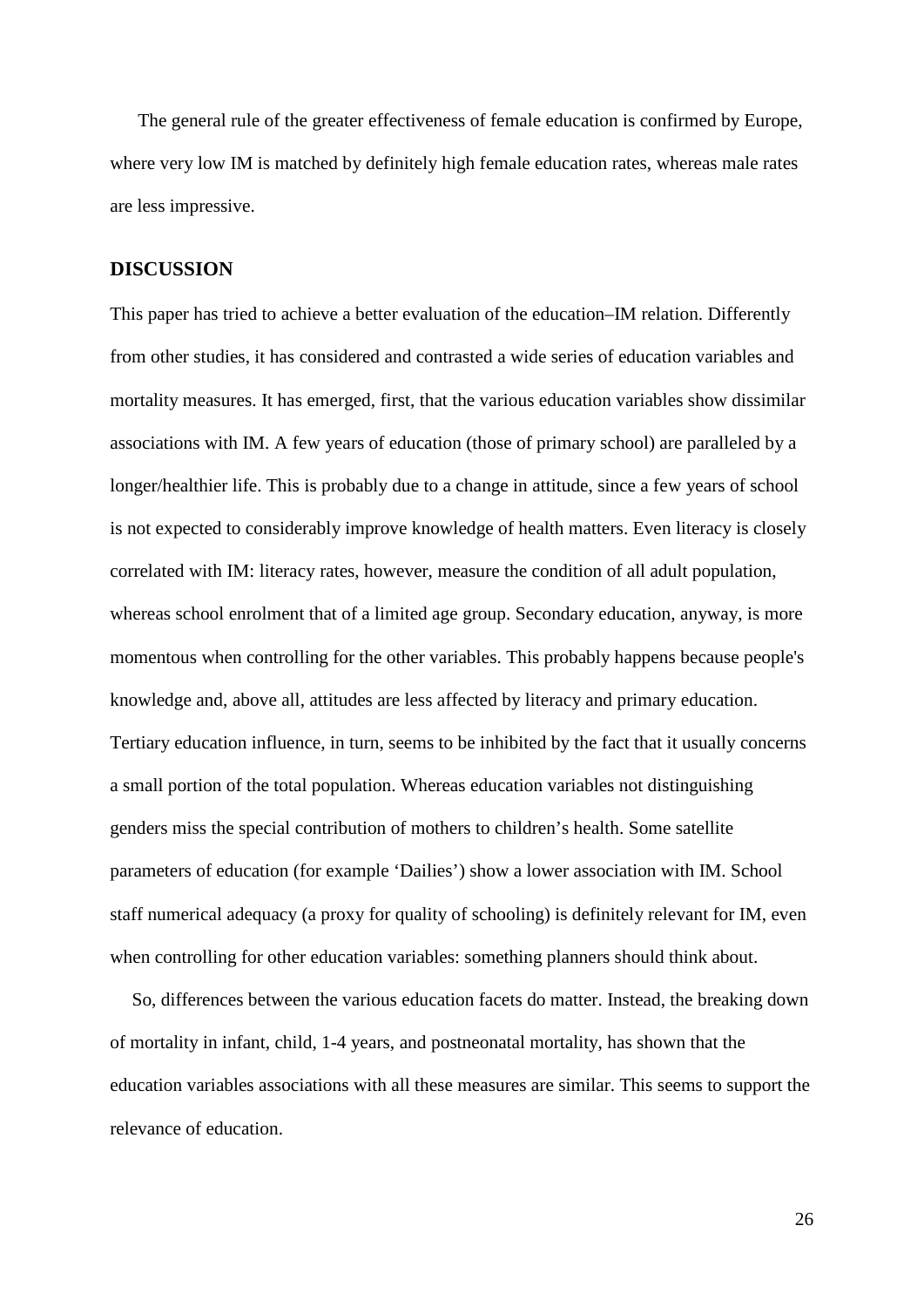The present study shows that the education-IM relation is robust when we consider all the world countries, but also when we deal with subsets of countries and in particular with the high infant mortality subsets. Therefore, it seems there is hope in the benefits of education also for countries with the worst IM levels. All these countries belong to the developing countries category. This suggests that education benefits do not stop at the threshold of developing countries. The education-IM relation stands also the test represented by the geographical context effects: they don't alter the substantially universal character of the education-IM relation. Combined features of education provide a reasonable explanation for the peculiar IM of regions such as sub-Saharan Africa and Latin America. Ecological factors – such as high temperatures – seems to play marginal roles, when compared to education.

The introduction of a cultural-religious parameter – 'Predominantly Muslim population' – yields interesting results, but it does not change the picture. The present results suggest – in contrast with other studies – that this cultural-religious variable does not play any autonomous role because its significant association with IM is absorbed by the stronger relation between (female) education and IM.

Conflict, instead, is associated with the worst outliers and the highest recorded levels of IM and it seems particularly relevant for Africa's plight. 'Conflict', nevertheless, is associated with low levels of education. Other variables often regarded as momentous for IM trends, such as 'Public health expenditure', 'Hospital beds' or 'Physicians', in turn, proved to be irrelevant within our models. This suggests that education makes the best of available health services, whereas health resources are not a surrogate for education.

The education paradigm emerges from the present study as more convincing than the growth paradigm. Clearly, poverty can hardly advance children's health, save in Horatio Alger's novels. When compared to education, however, untransformed income measures are disappointing predictors of IM. They are not much help when one tries to predict IM for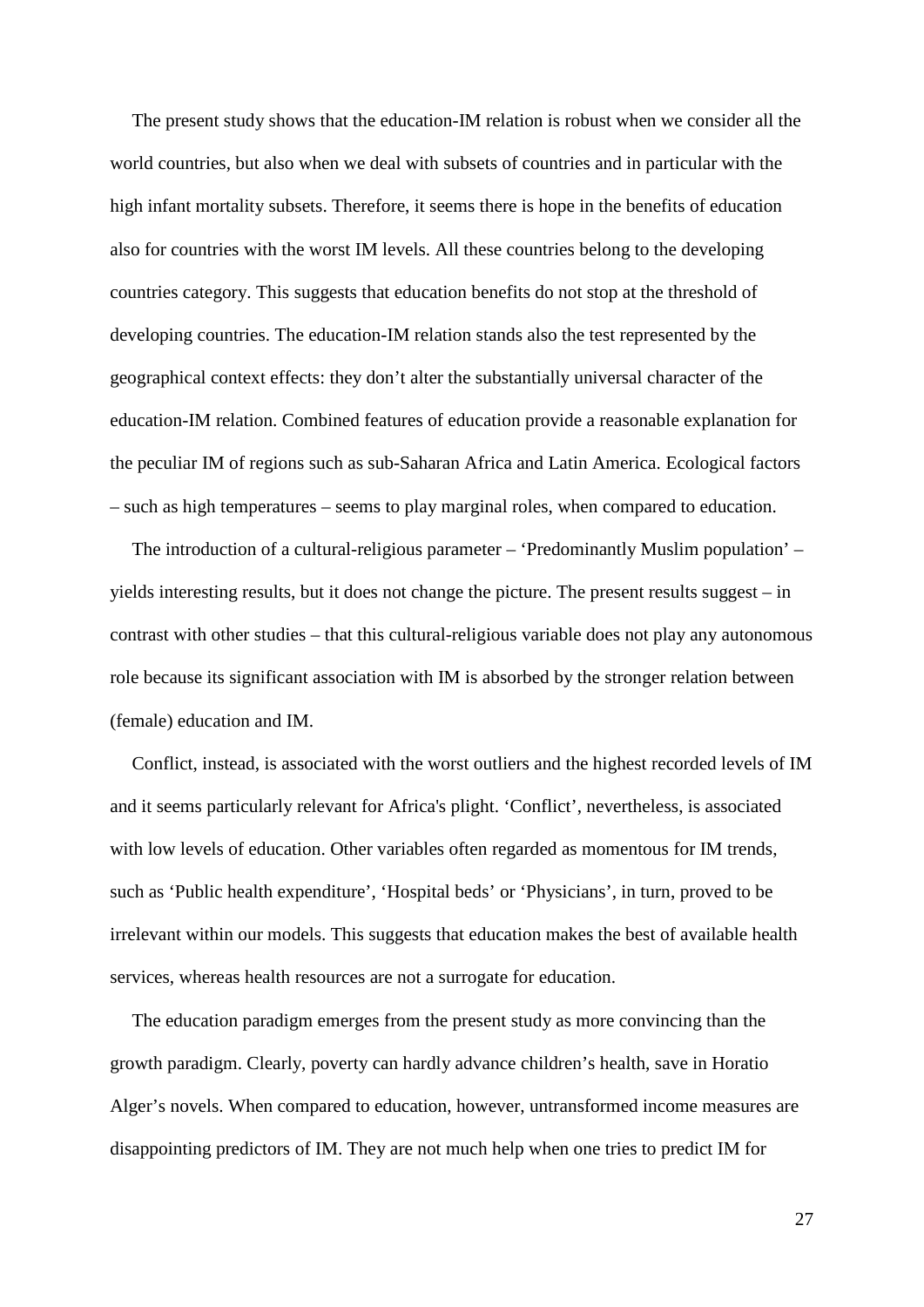lower-middle income developing countries, the very group containing the most dissimilar IM rates. They do not account for Latin America's and the Middle East's IM rates. The growth paradigm is also challenged by the scarce impact on IM of variables such as 'Public health expenditure' and 'Hospital beds', largely dependent upon income level. Moreover, it is not just a problem of 'variations around the line'. The fact is that the income-IM relation presents a hyperbolic curve outline, shaped almost as a right angle. Transformed income measures fit much better IM rates and give a contribution to the models, but even logarithmised GDP is a nonsignificant predictor of IM for countries belonging to the critical third IM quartile (that between the worst quartile and the median). Besides, diachronic analyses confirm this picture. IM variations occurred since 1960 are better predicted by education development than by economic growth. All this is hardly surprising if one remembers that, in the West too, rise in income and decline in mortality did not coincide. In the mid-1800s, mortality decline in France, England and the US was still rather negligible, and remained so for decades, in spite of their rapidly rising income. The decline in mortality occurred later, in concomitance with mass education and the large-scale adoption of prevention measures. As Parsons and Smelser (1956) noticed, growth produces social development only in proportion to its integration in the other subsystems, that of culture and education included.

On the other hand, income and education are not in opposition: income is correlated – though not closely – with the education indicators (for GDP PC 2000 and LitM, NER1F, NER2F 2000, r is respectively .402, .368, and .567; and lagged GDP measures would produce worse results). It is not sound, anyway, to infer that income determines the educational level and indirectly, at the end of the day, IM as well. This interpretation would clash not only with the peculiarity of the income-IM link but also with past and present (Jamison, Jamison and Hanushek 2007) human capital studies showing the importance of education in income growth. Besides, relevant historical cases turn down the possibility of regarding income as a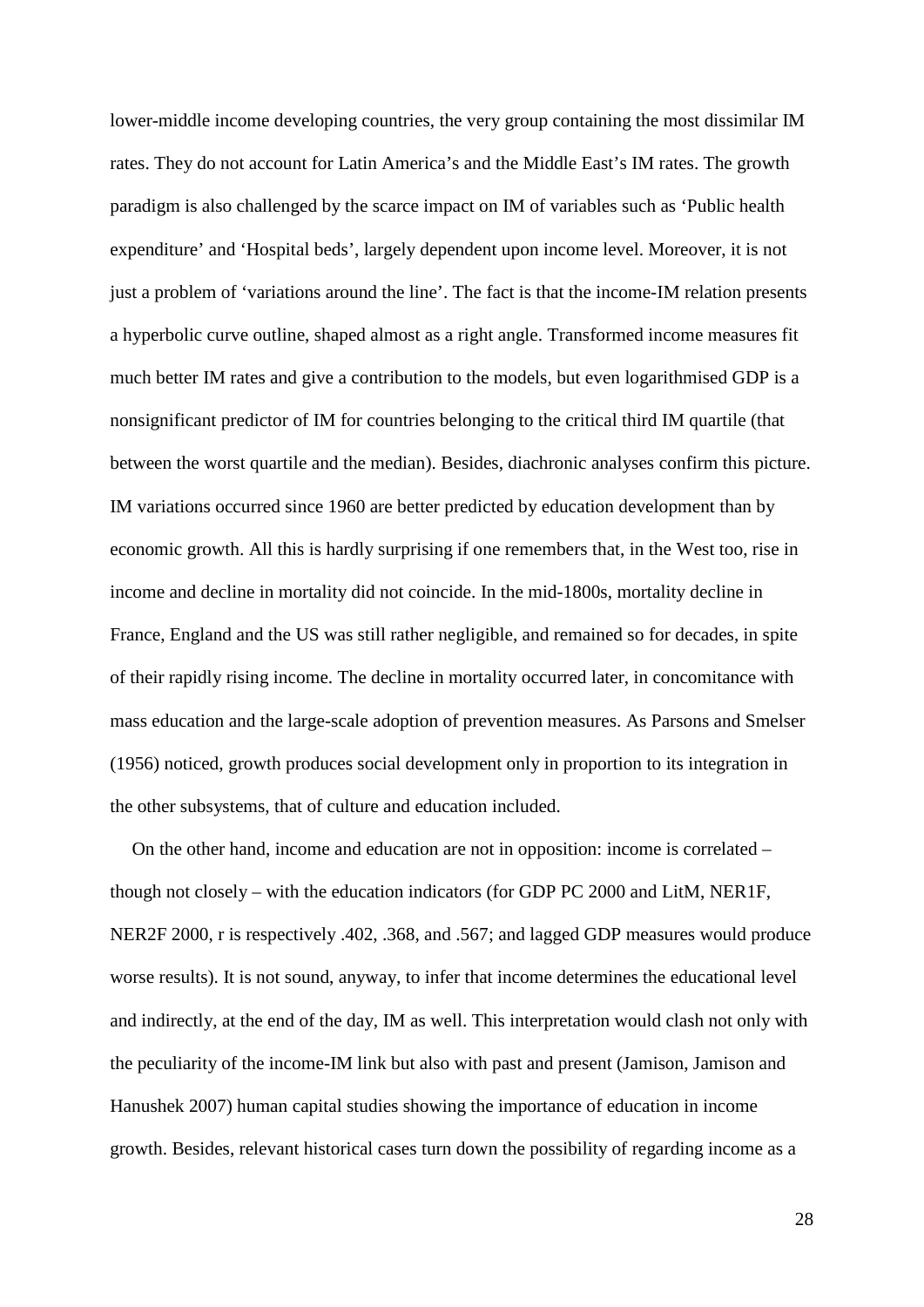reliable predictor of education. Suffice to say that France, around 1850, had by far more illiterates than Sweden, then a much less developed country. England, the most developed country, presented, over those same years, an illiteracy rate much higher than that of Switzerland. Japan had in 1900 an income per capita distinctly lower than that of Italy and Spain, whereas its illiteracy rate was only 20 per cent, namely half of that of the other two countries. South Korea had, around 1950, an income PC equivalent to 1/3 of that of Mexico, but a literacy record markedly higher. If no Malthusian shackles bind infant mortality to income, the relationship between income and education is even looser. The fact is that education is a labour-intensive, not a capital-intensive service. Education can be relatively inexpensive – as Adam Smith already realised – and poor countries can achieve with little money what would cost much more to richer countries. China's remarkable decrease in IM was obtained *before* the recent economic boom. Something similar occurred in India.

The growth paradigm receives only a partial support from the present study, but in turn the dependency paradigm emerges here as rejected. Variables relating to dependency – such as 'Foreign investment' and 'Trade in goods' – seem to influence IM in a way opposite to that anticipated by this paradigm, no matter the sample (developed & developing or only developing countries). 'Aid' (Western countries' underhand way for further extending their grasp of dependent countries?) follows the same trend. The positive correlation between 'Foreign investment' and NER2F weakens the argument that women's education mediates the negative effect of dependency on IM.

Conversely, the demographic factors paradigm ends up being corroborated by the present results, though it fails to explain the differences in IM between Asia, the Middle East and Latin America. However, the contribution made by some variables relating to this paradigm seem to have a tautological character (higher number of children averagely implies less care for each of them) and, on the other hand, it seems to be intertwined with the education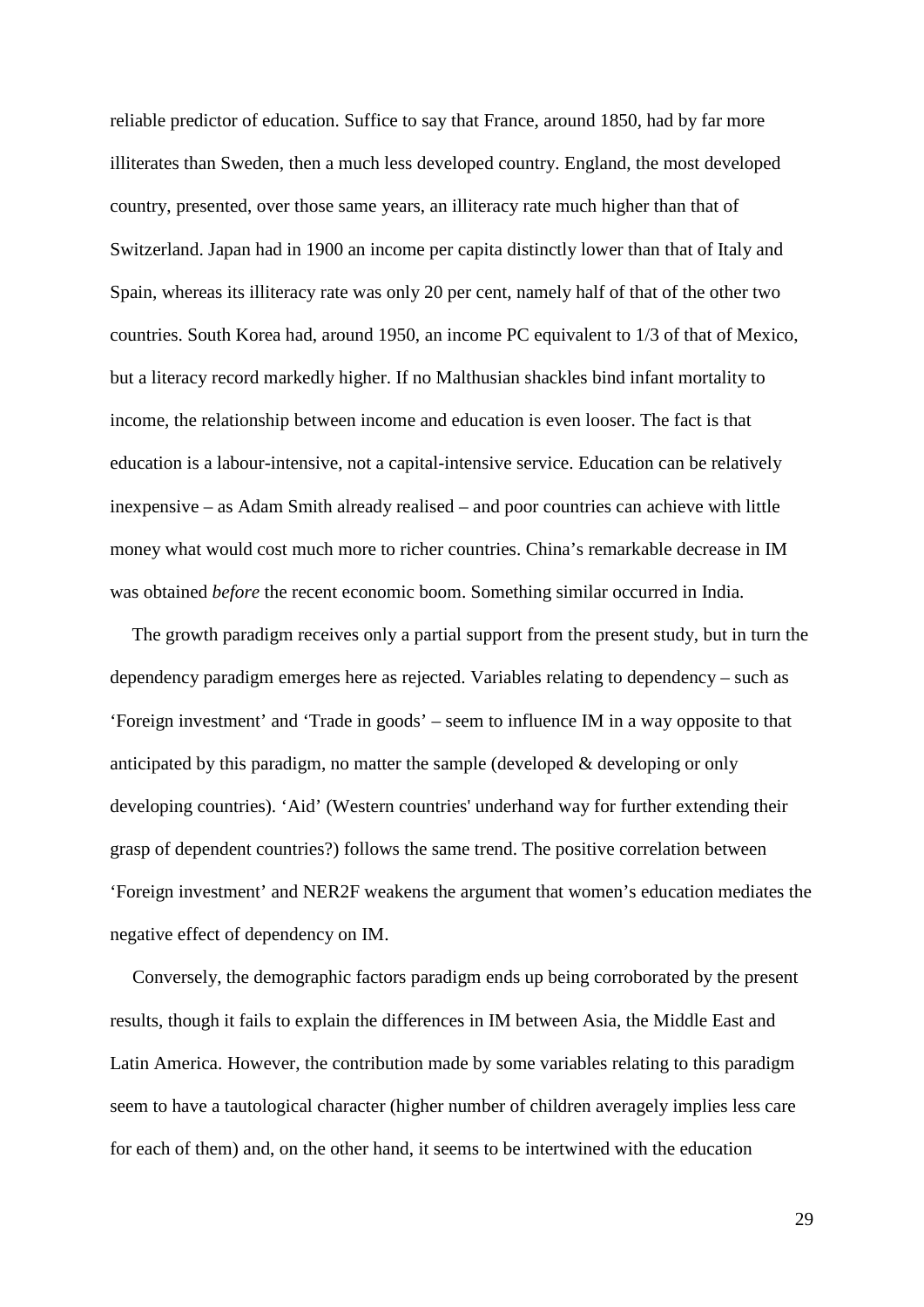contributions. The abovementioned high correlations existing – on a synchronic level – between education and both birth and fertility rates, would make it arduous to distinguish between their respective effects on IM. We can notice, however, that the female education role in the reduction of fertility – which in turn affects IM – has long been known. With regards to all this, we found that lagged female education variables ( $GER2F<sub>t-20</sub>$ , or Lit $F<sub>t-20</sub>$ ) predict BR and TFR more accurately than lagged BR or TFR predict female education.

In short, IM seems to discount almost everything, but not in the same degree. And most of the contributions to the explanation of IM differentials made by significant non-educational variables, from 'Conflict' to 'Sub-Saharan Africa' and HIV, from 'Predominantly Muslim pop.' to birth rate, are already included in the educational variables. The present paper shows that, by focusing mainly on a set of education indicators, it is possible to obtain excellent IM predictions, even without resorting to growth and health variables. Education emerges more as a 'stand-alone' paradigm than just as an auxiliary variable in other paradigms explaining infant/child mortality.

The present results suggest that mass education and equality of opportunity help achieve the goal of a longer/healthier life. Conclusions, however, are not inevitably optimistic. First, the ongoing presence of conflict and its consequences warn us that education benefits can be cancelled. Second, the human development theory conveys the image of education as an autonomous factor of development and IM reduction. This study shows that IM is also associated with high rates of 'Female employees in agriculture', non-urban population, birth and total fertility, and with women's low age at marriage. All these variables are correlated with each other and – negatively, except for age at marriage – with education as well. The picture emerges of a traditional context in which education – and particularly women's education – is restrained by a socio-economic framework emphasizing *reproduction of producers* rather than education of the latter. The education-IM link, therefore, seems to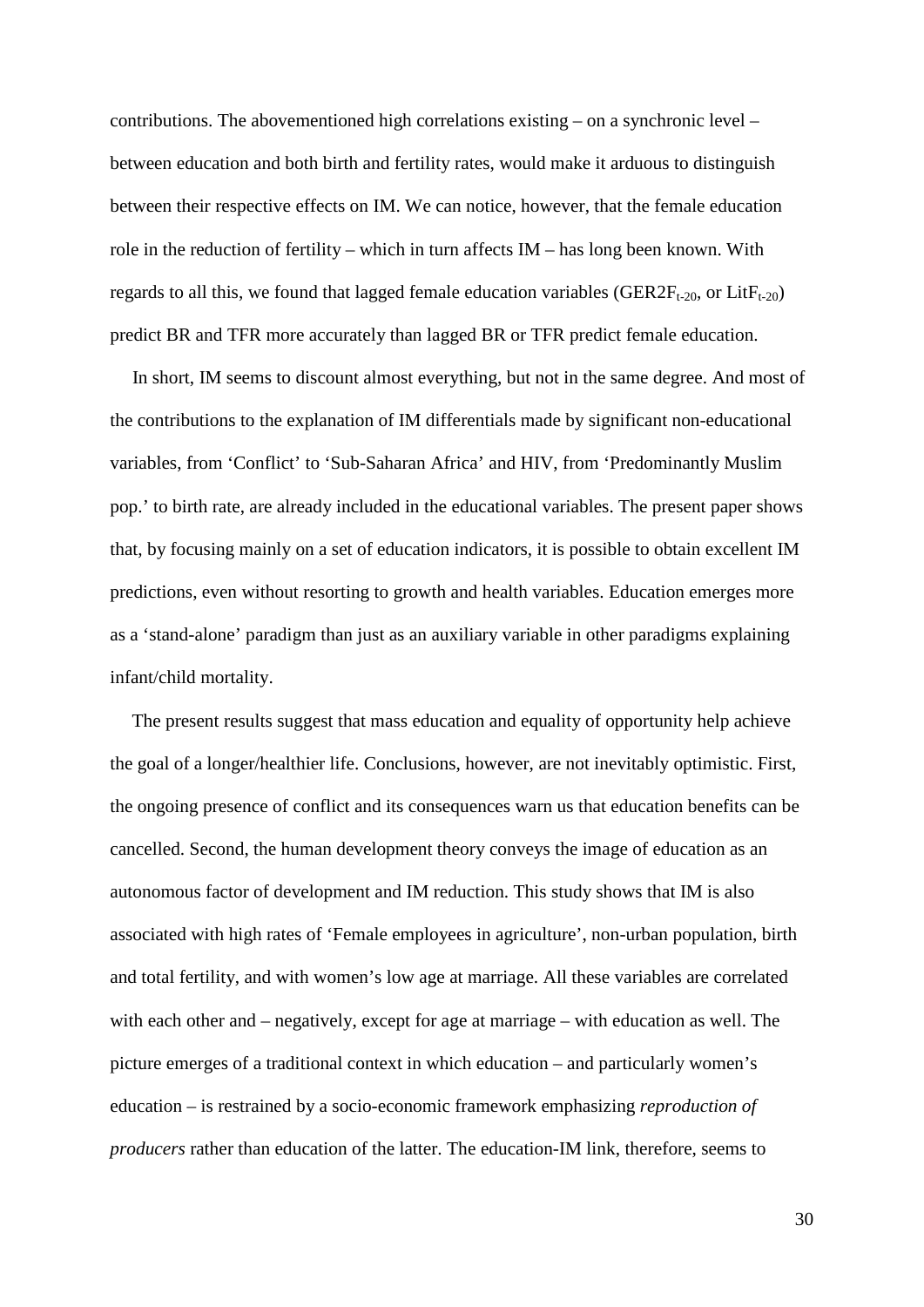confirm a basic notion by Vilfredo Pareto: behind any social phenomenon there is not a single cause but a network of interacting factors. An intervention only on education would yield results inferior to those expected as long as it clashes with other socio-economic pressures. This might explain why IM reduction was accompanied over the last decades by a marked increase in disparity between developed and developing countries.

There are good reasons for having confidence in education, but no room for arrogant optimism.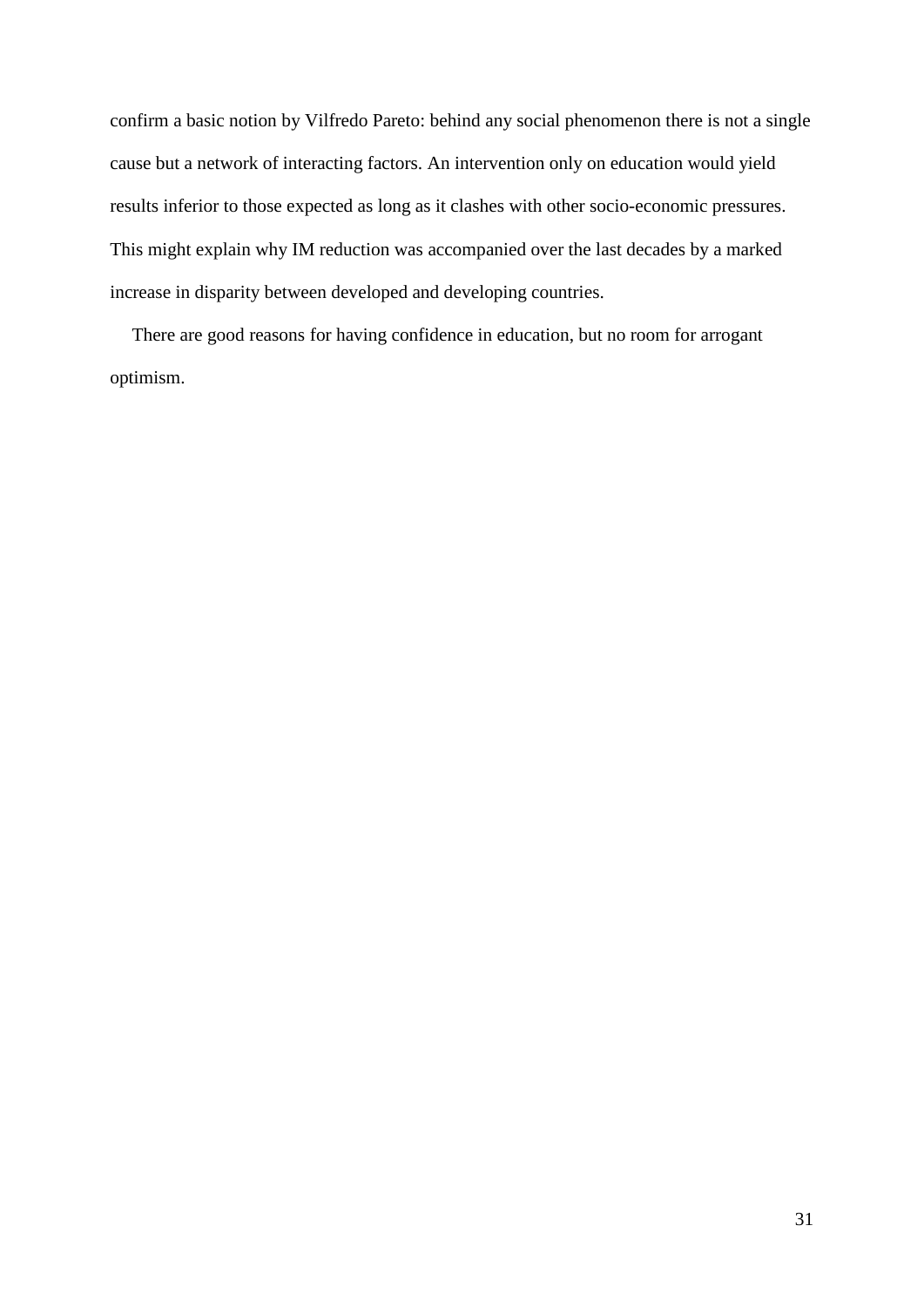#### **Endnotes**

<span id="page-33-0"></span> $1$  Most socio-economic data are from the World Bank. Some education variables (such as schooling years) are from UNESCO. As regards the dependent variables, IM and CM are World Bank estimates, based on data from United Nations and UNICEF, State of the World's Children. One to four years mortality is calculated on CM and IM rates. The plurality of the sources should ensure the reliability of the data.

<sup>2</sup> Acronyms: see Table 3. NER2F variations were calculated as reduction of the distance from the goal represented by NER2F=100%. Let *X* be NER2F, *i* the country and *t* time (year):  $(X_{it} - X_{i,t-20}) / (100 - X_{i,t-20})$  \* 100; in the few cases where  $X_{i,t,20} > X_{i}$ , then  $(X_{i,t} - X_{i,t,20}) / (X_{i,t,20})$  \* 100. Because NER2F data are available only since the late 1970's, before this date they were calculated on the basis of later GER2F/NER2F ratios.

<sup>3</sup> Variables used for Sen's: GDP per capita constant 2000 US\$ 1993-2002 and Gini's 1993-2002 (World Bank data).

<sup>4</sup> Literacy rate is the share of literate people (of a certain age group) in the population of that age group.

<sup>5</sup> Since Model 00 is meant to identify the most important education variables in terms of their effects on IM, collinearity could be a problem. A high collinearity would make it difficult to distinguish between determinants contributions. However, collinearity is not worrying here: even for the worst determinant, 25% of its variance cannot be predicted from other independent variables. In other models (1-8), the problem of collinearity does not seem as relevant as for Model 00. What we want to show is the total amount of variance of the dependent variable associated with the set of independent variables. The collinearity level remains in any case acceptable.

<sup>6</sup> Singulate mean age at marriage, women, is relative to various years, in most cases between 1995 and 2000, and is from United Nations (2003).

<sup>7</sup> Sources: UNICEF [\(www.unicef.org\)](http://www.unicef.org/); OnWar [\(www.onwar.com\)](http://www.onwar.com/); Amnesty International [\(www.amnesty.org\)](http://www.amnesty.org/); Central Intelligence Agency (www.odci.gov/cia/publications/factbook).

<sup>8</sup> More precisely, GER1T 1990-2000, GER2T 1990-2000, GER3T 1990-2000, Dailies 1990-2000, Females/males ratio GER2 1990-2000, Pupil/teacher ratio GER1T 1990-2000, 'Conflict'. There are missing values in the education variables used; and these missing cases are not evenly distributed in the four quartiles. Consequently, the number of valid cases in the quartiles is not the same. Therefore, we calculated also adjusted quartiles (Table 7): they are based on only valid cases for both IM and the independent variables.

<sup>9</sup> Without Bolivia and Guyana, the regression results for Latin America would be  $R^2 = .445$ , Adj.  $R^2 = .420$ , therefore close to those for the other geographical contexts.

 $10$  Countries with predominantly Muslim population were identified according to information drawn from Statistical, Economic and Social Research and Training Centre for Islamic Countries (http://www.sesrtcic.org/act\_inforep.php); Central Intelligence Agency [\(www.odci.gov/cia/publications/factbook\)](http://www.odci.gov/cia/publications/factbook); Intl Religious Freedom Report [\(www.state.gov/g/drl/rls/irf\)](http://www.state.gov/g/drl/rls/irf).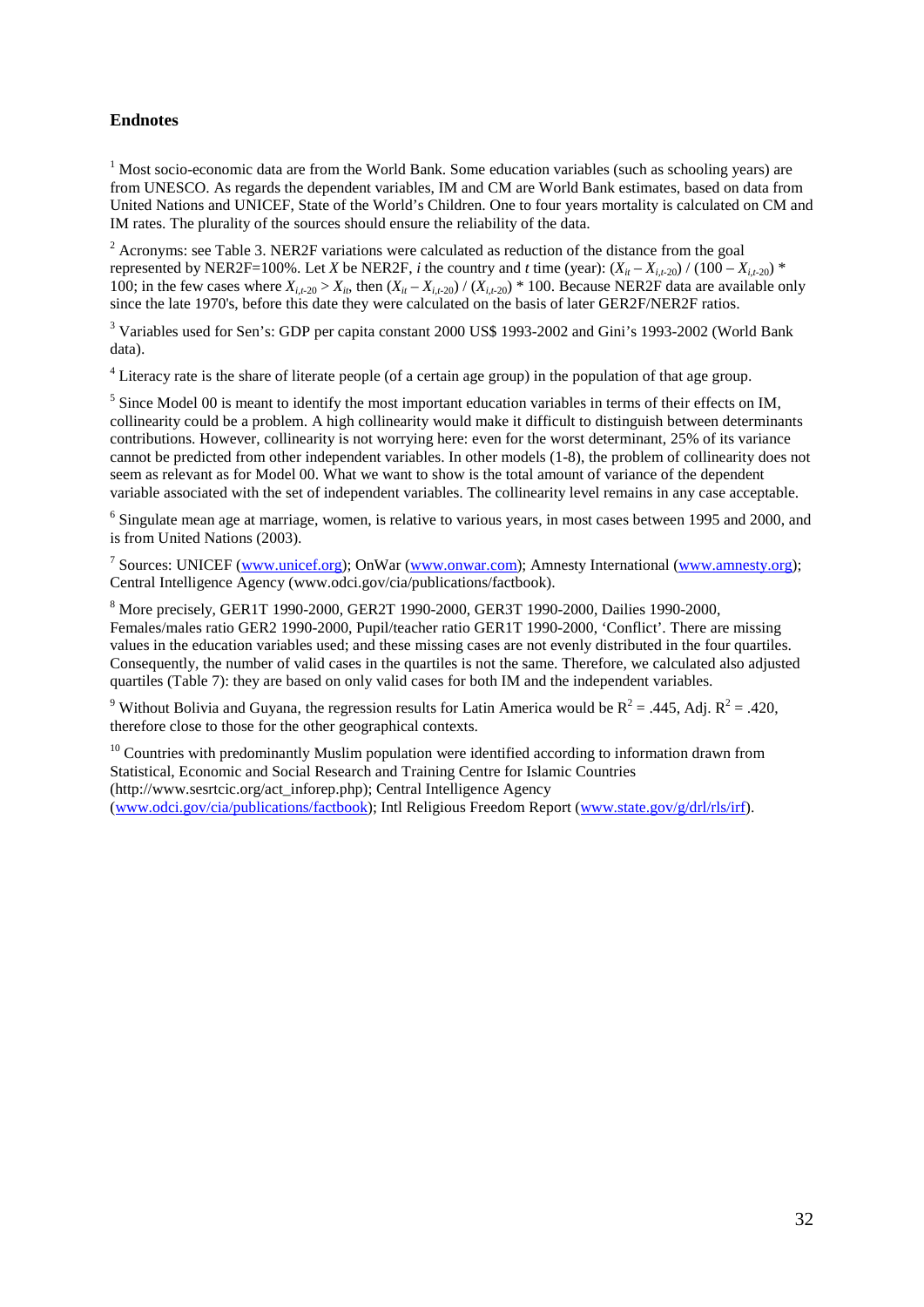#### **References**

Barrera, A. 1990. "The role of maternal schooling and its interaction with public health programs in child health production." *Journal of Development Economics*, 32: 69-91.

Barro, R.J. and Sala-i-Martin, X. 1995. *Economic Growth*. New York: McGraw-Hill.

Basu, A.M. and Stephenson, R. 2005. "Low levels of maternal education and the proximate determinants of childhood mortality." *Social Science & Medicine*, 60: 2011–2023.

Becker, G.S. 1964. *Human Capital: A Theoretical and Empirical Analysis*. New York: Columbia University Press.

Bicego, G.T. and Boerma, J.T. 1991. "Maternal education and children survival: a comparative analysis of DHS data." Pp. 177-204 in *Proceedings of the Demographic and Health Surveys World Conference*, Vol. I. Columbia, MD: IRD/Macro International Inc.

Boehmer, U. and Williamson, J.B. 1996. "The impact of women's status on infant mortality rate: a cross-national analysis." *Social Indicators Research*, 37(2), pp. 333-360.

Breierova, L. and Duflo, E. 2004. *The Impact of Education on Fertility and Child Mortality: Do Fathers Really Matter Less than Mothers?*. Cambridge, MA: NBER Working Paper 10513.

Browne, A.W. and Barrett, H.R. 1991. "Female education in sub-Saharan Africa: the key to development?." *Comparative Education*, 27(3): 275-285.

Burnside, C. and Dollar, D. 1998. *Aid, the Incentive Regime, and Poverty Reduction*. Washington, DC: World Bank.

Caldwell, J.C. 1979. "Education as a factor in mortality decline: an examination of Nigerian data." *Population Studies*, 33(3): 395-413.

Caldwell, J.C. 1982. *Theory of Fertility Decline*. London: Academic Press.

Caldwell, J.C. 1986. "Routes to low mortality in poor countries." *Population and Development Review*, 12(2): 171-220.

Caldwell, J. and Caldwell, P. 1993. "Women's position and child mortality and morbidity in less developed countries." Pp. 122-139 in *Women's Position and Demographic Change*, edited by N. Federici, K. Oppenheim Mason and S. Sogner. Oxford: Oxford University Press.

Cipolla, C.M. 1969. *Literacy and Development in the West*. Harmondsworth: Penguin Books.

Cochrane, S. and Farid, S.M. 1989. *Fertility in Sub-Saharan Africa: Levels and Their Explanation*. Washington, DC: World Bank.

Cochrane, S.H., O'Hara, D.J. and Leslie, J. 1980. *The Effects of Education on Health*. Washington, DC: World Bank.

Cornia, G.A. and Mwabu, G. 1997. *Health Status and Health Policy in Sub-Saharan Africa: A Long Term Perspective*. Helsinki: UNU/WIDER.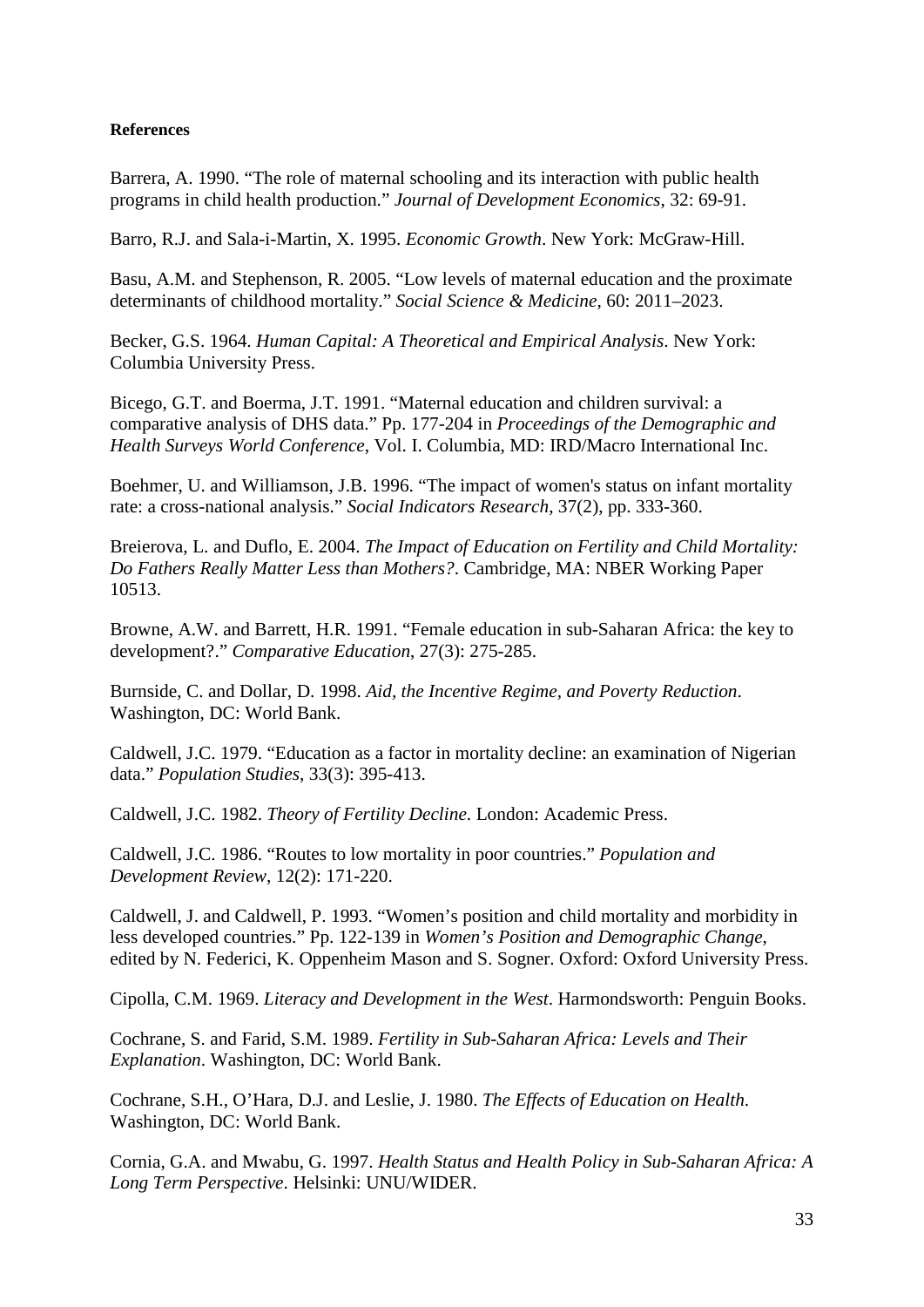Cutler, D., Deaton, A. and Lleras-Muney, A. 2006. "The determinants of mortality." *Journal of Economic Perspectives,* 20: 97–120.

Desai, S. and Alva, S. 1998. "Maternal education and child health: is there a strong causal relationship?." *Demography*, 35: 71-81.

Easterly, W. 1999. "Life during growth." *Journal of Economic Growth*, 4: 239-276.

Filmer, D. and Pritchett, L. 1997. *Child Mortality and Public Spending on Health. How Does Money Matter?*. Washington, DC: World Bank.

Filmer, D., Hammer, J. and Pritchett, L. 1997. *Health Policy: Weak Links in the Chain?*. Washington, DC: World Bank.

Firebaugh, G. and Beck, F. 1994. "Does economic growth benefit the masses?." *American Sociological Review*, 59(5): 631-653.

Frank, A.G. 1967. "Sociology of development and underdevelopment of sociology." *Catalyst*, (3): 20-73.

Frey, R.S. and Field, C. 2000. "The determinants of infant mortality in the less developed countries: a cross-national test of five theories." *Social Indicators Research*, 52(3): 215-234.

Groot, W. and Maassen van den Brink, H. 2003. *The Health Effects of Education*. Maastricht: Maastricht University/University of Amsterdam.

Hanmer, L., Lensink, R. and White, H. 2003. "Infant and child mortality in developing countries: analysing the data for robust determinants." *The Journal of Development Studies*, 40(1): 101-118.

Haveman, R. and Wolfe, B.L. 1984. "Education and well-being: the role of nonmarket effects." *Journal of Human Resources*, 19(3): 377-407.

Hicks, N.L. 1982. "Sector priorities in meeting basic needs: some statistical evidence." *World Development*, 10(6): 489-499.

Hill, M.A. and King, E.M. 1991. "Women's education in the Third World: an overview". Pp. 1-41 in *Women's Education in Developing Countries*, edited by M.A. Hill and E.M. King. London: John Hopkins University Press.

Hobcraft, J.N., McDonald, J.W. and Rutstein, S.O. 1984. "Socio-economic factors in infant and child mortality: a cross-national comparison." *Population Studies*, 38: 193-223.

Hobcraft, J.N., McDonald, J.W. and Rutstein, S.O. 1985. "Demographic determinants of infant and early child mortality: a comparative analysis." *Population Studies*, 39: 363-385.

Hughes, B. 2001. "Global social transformation. The sweet spot, the steady slog, and the systemic shift." *Economic Development and Cultural Change*, 49(2): 423-458.

Isenman, P. 1979. *The Relationship of Basic Needs to Growth, Income Distribution and Employment: The Case of Sri Lanka*. Washington, DC: World Bank.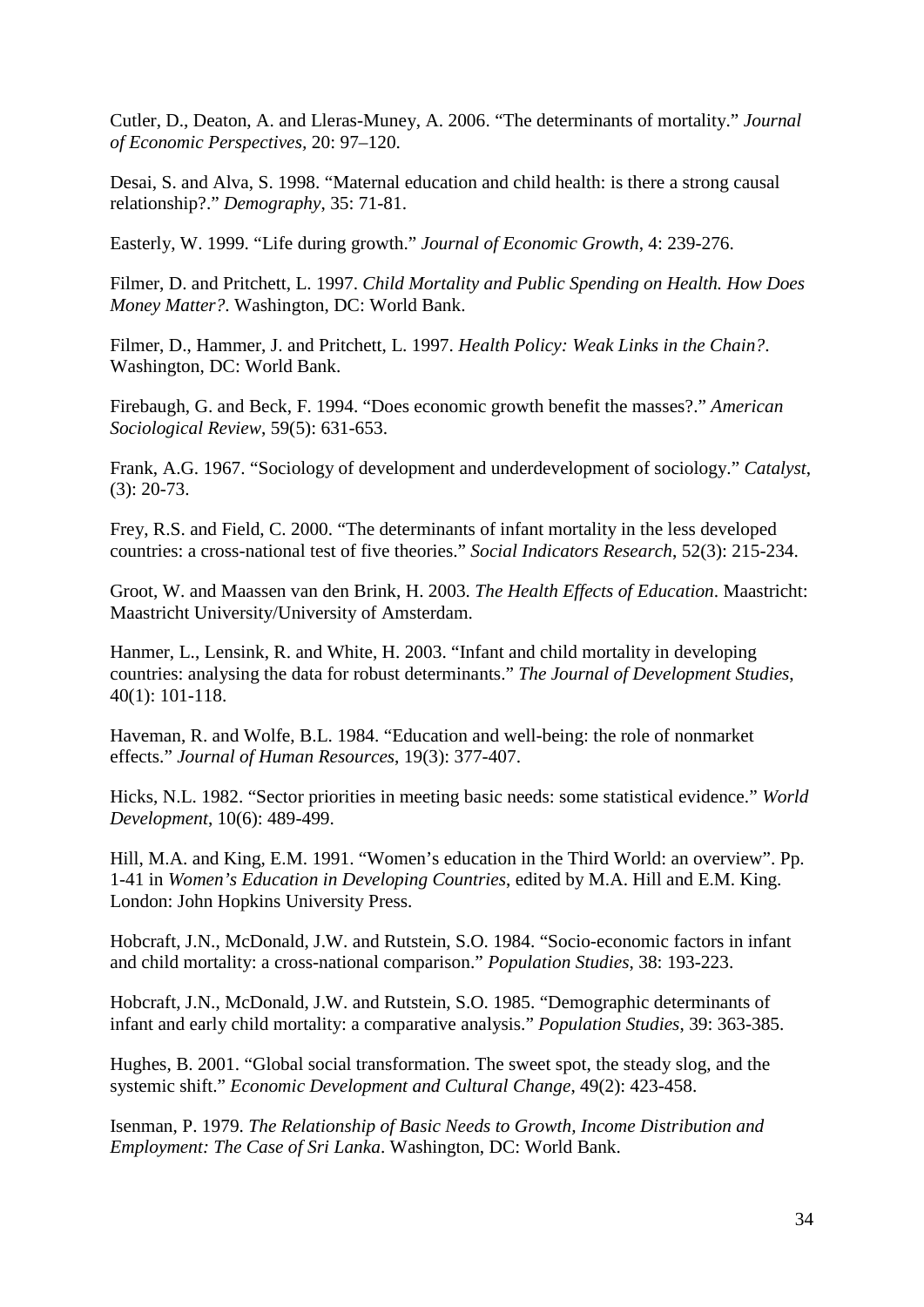Jamison, E.A., Jamison, D.T. and Hanushek, E.A. 2007. "The effects of education quality on income growth and mortality decline." *Economics of Education Review*, 26: 772-789.

Jejeebhoy, S.J. 1995. *Women's Education, Autonomy, and Reproductive Behaviour: Experience from Developing Countries*. Oxford: Clarendon Press.

Kuznets, S. 1973. "Modern economic growth: findings and reflections." *American Economic Review*, 63(3): 247-258.

London, B. and Williams, B.A. 1990. "National politics, international dependency and basic needs provision: a cross-national analysis." *Social Forces*, 69(2): 565-584.

Loriaux, M. and Remy, D. 1980. "La mortalite des enfants et les indicateurs socioéconomiques de developpement." Pp. 287-386 in *La Mortalité des Enfants dans le Monde et dans l'Histoire*, edited by P.-M. Boulanger and D. Tabutin. Liege: Ordina Éditions.

McMahon, W. 1999. *Education and Development. Measuring the Social Benefit*. New York: Oxford University Press.

Mellor, J.M. and Milyo, J. 2001. "Re-examining the evidence of an ecological association between income inequality and health." *Journal of Health Politics, Policy and Law*, 26(3): 487-522.

Mensch, B., Lentzner, H. and Preston, S.H. 1985. *Socioeconomic Differentials in Child Mortality in Developing Countries*. New York: United Nations.

Mitchell, T.D., Hulme, M. and New, M. 2002. *Climate Data for Political Areas*. Tyndall Centre: [www.tyndall.ac.uk.](http://www.tyndall.ac.uk/)

Parsons, T. and Smelser, N.J. 1956. *Economy and Society*. Glencoe, IL: The Free Press.

Pitt, M. 1995. *Women's Schooling, the Selectivity of Fertility, and Child Mortality in Sub-Saharan Africa*. Washington, DC: World Bank.

Preston, S.H. 1976. "Family sizes of children and family sizes of women." *Demography*, 13(1): 105-114.

Preston, S.H. 1980. "Causes and consequences of mortality decline in less developed countries during the twentieth century." Pp. 289-360 in *Population and Economic Change in Developing Countries*, edited by R.A. Easterlin. Chicago: University of Chicago Press.

Pritchett, L. 1997. "Divergence, big time." *Journal of Economic Perspectives*, 11(3): 3-17.

Pritchett, L. and Summers, L. 1996. "Wealthier is healthier." *Journal of Human Resources*, 31(4): 841-868.

Ravallion, M. 1997. "Good and bad growth: the Human Development Report." *World Development*, 25(5): 631-638.

Ravallion, M. 2007. "Achieving child-health-related millennium development goals: the role of infrastructure - a comment." *World Development*, 35(5): 920-928.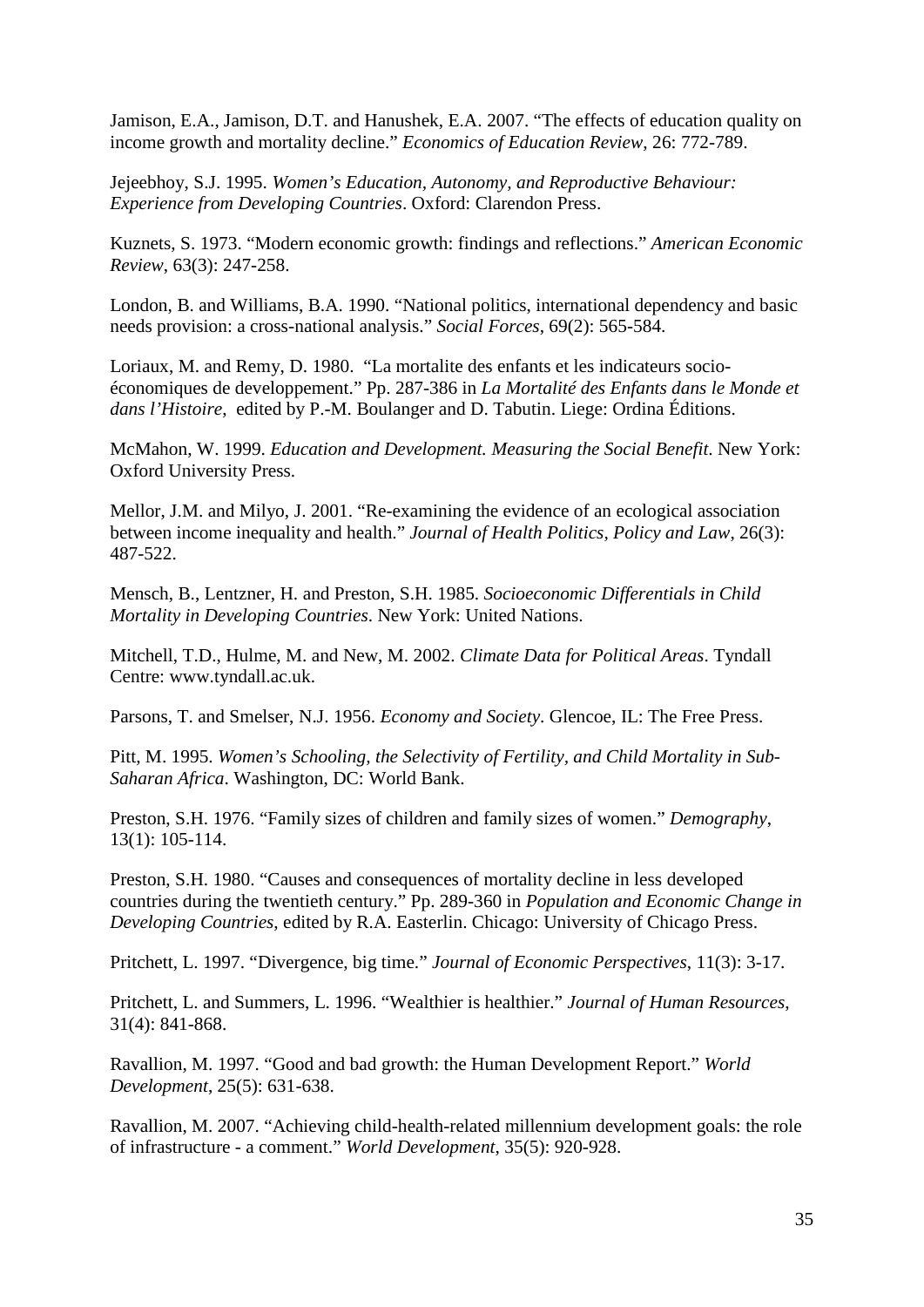Rutstein, S.O. 2000. "Factors associated with trends in infant and child mortality in developing countries during the 1990s." *Bulletin of the World Health Organization*, 78(10): 1256-70.

Schultz, T.P. 1989. *Women and Development*. Washington, DC: Word Bank.

Schultz, T.W. 1963. *The Economic Value of Education*. New York: Columbia University Press.

Sen, A. 1984. *Resources, Values and Development*. Oxford: Basil Blackwell.

Shandra, J.M., Nobles, J., London, B. and Williamson, J.B. 2004. "Dependency, democracy, and infant mortality: a quantitative, cross-national analysis of less developed countries." *Social Science & Medicine*, 59(2): 321-333.

Shen, C. and Williamson, J.B. 1997. "Child mortality, women's status, economic dependency and state strength: a cross national study of less developed countries." *Social Forces*, 76(2): 667-694.

Shin, E.H. 1975. "Economic and social correlates of infant mortality: a cross sectional and longitudinal analysis of 63 selected countries." *Social Biology*, 22(4): 315-325.

Stewart, F. 1985. *Planning to Meet Basic Needs*. London: Macmillan.

Stewart, F. and Humphreys, F.P. 1997. "Civil conflict in developing countries over the last quarter of a century: an empirical overview of economic and social consequences." *Oxford Development Studies*, 25(1): 11-41.

Stockwell, E.G. and Hutchinson, B.W. 1975. "A note on mortality correlates of economic development." *Population Review*, 19(Jan-Dec): 46-50.

Strauss, J. and Duncan, T. 1995. "Human resources: empirical modelling of household and family decisions." Pp. 1883-2023 in *Handbook of Development Economics*, edited by J. Behrman and T.N. Srinivasan. Amsterdam: North Holland Press.

Streeten, P.P. 1994. *Strategies for Human Development: Global Poverty and Unemployment*. Kopenhagen: Handelshøjskolens Forlag.

Subbarao, K. and Raney, L. 1995. "Social gains from female education: a cross-national study." *Economic Development and Cultural Change*, 44(1): 105-128.

United Nations. 2003. *World Fertility Report 2003*. New York: United Nations.

UNDP. 1990. *Human Development Report 1990*. New York: Oxford University Press.

UNESCO. 2005. *Education Statistics* [metadata]. Institute for Statistics – UNESCO: http://www.uis.unesco.org/ev.php?URL\_ID.

UNICEF. 2002. *Facts for Life*. New York: UNICEF.

Wallerstein, I. 1974. *The Modern World System*. New York: Academic Press.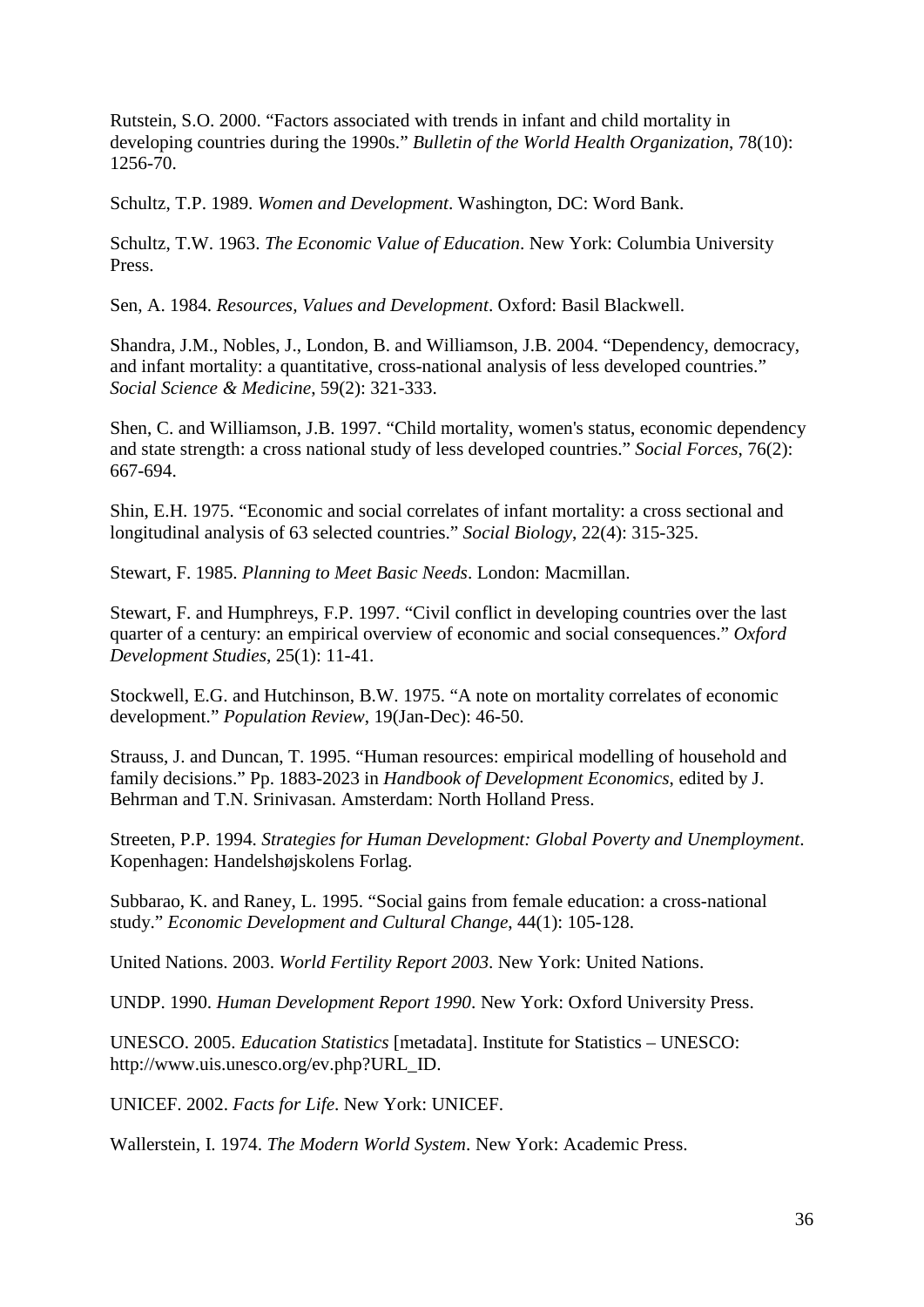Wang, L. 2003. "Determinants of child mortality in LDCs: empirical findings from demographic and health surveys." *Health Policy*, 65: 277-299.

Wilkinson, R.G. 1996. *Unhealthy Societies: The Affliction of Inequality*. London: Routledge.

World Bank. 1993. *World Development Report 1993: Investing in Health*. New York: Oxford University Press.

World Bank. 1999. *Knowledge for Development*. Oxford: Oxford University Press.

World Bank. 2003. *World Development Indicators 2003* [computer file]. Development Data Group - Development Economics. Washington, DC: World Bank.